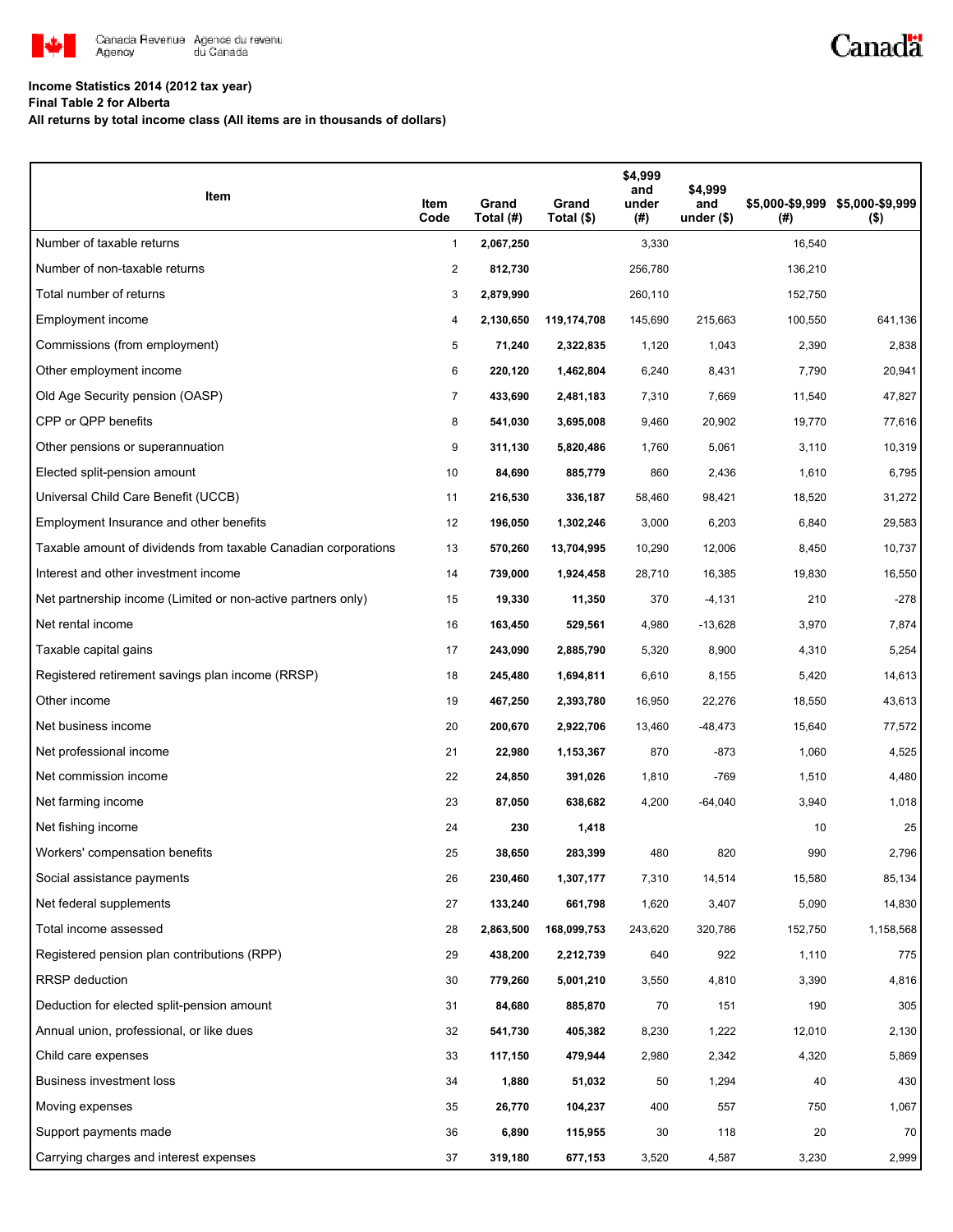

## **Income Statistics 2014 (2012 tax year)**

**Final Table 2 for Alberta**

**All returns by total income class (All items are in thousands of dollars)**

| Item                                                                                           | Item<br>Code | Grand<br>Total (#) | Grand<br>Total (\$) | \$4,999<br>and<br>under<br>(# ) | \$4,999<br>and<br>under $($)$ | $^{(\#)}$ | \$5,000-\$9,999 \$5,000-\$9,999<br>$($ \$) |
|------------------------------------------------------------------------------------------------|--------------|--------------------|---------------------|---------------------------------|-------------------------------|-----------|--------------------------------------------|
| Deductions for CPP/QPP contributions on self-employment and<br>other earnings                  | 38           | 161,430            | 133,676             | 2,190                           | 170                           | 13,860    | 2,287                                      |
| Deductions for provincial parental insurance plan (PPIP) premiums<br>on self-employment income | 39           |                    |                     |                                 |                               |           |                                            |
| Exploration and development expenses                                                           | 40           | 13,760             | 232,904             | 90                              | 441                           |           |                                            |
| Other employment expenses                                                                      | 41           | 109,890            | 572,604             | 420                             | 1,115                         | 590       | 1,100                                      |
| Clergy residence deduction                                                                     | 42           | 3,730              | 53,981              |                                 |                               | 20        | 54                                         |
| Other deductions                                                                               | 43           | 68,140             | 181,896             | 2,280                           | 1,153                         | 2,100     | 1,315                                      |
| Total deductions before adjustments                                                            | 44           | 1,587,030          | 11,110,275          | 22,460                          | 19,270                        | 36,090    | 23,426                                     |
| Social benefits repayment                                                                      | 45           | 63,790             | 178,075             |                                 |                               |           |                                            |
| Net income after adjustments                                                                   | 46           | 2,853,930          | 156,937,189         | 234,840                         | 404,208                       | 152,490   | 1,136,740                                  |
| Canadian Forces personnel and police deduction                                                 | 47           | 560                | 8,570               |                                 |                               |           |                                            |
| Security options deductions                                                                    | 48           | 12,770             | 638,619             |                                 |                               |           |                                            |
| Other payments deductions                                                                      | 49           | 294,700            | 2,252,248           | 8,780                           | 18,887                        | 20,330    | 102,760                                    |
| Non-capital losses of other years                                                              | 50           | 3,170              | 34,597              | 50                              | 292                           | 30        | 86                                         |
| Net capital losses of other years                                                              | 51           | 57,530             | 174,812             | 230                             | 266                           | 210       | 386                                        |
| Capital gains deduction                                                                        | 52           | 12,560             | 861,354             | 50                              | 369                           | 40        | 97                                         |
| Northern residents deductions                                                                  | 53           | 104,960            | 281,907             | 740                             | 373                           | 980       | 1,280                                      |
| Additional deductions                                                                          | 54           | 13,900             | 55,731              | 240                             | 488                           | 370       | 996                                        |
| Farming/fishing losses of prior years                                                          | 55           | 3,140              | 33,647              | 40                              | 967                           | 30        | 122                                        |
| Total deductions from net income                                                               | 56           | 481,350            | 4,342,957           | 10,020                          | 21,671                        | 21,720    | 105,733                                    |
| Taxable income assessed                                                                        | 57           | 2,820,700          | 152,604,651         | 231,780                         | 386,610                       | 146,260   | 1,031,819                                  |
| Basic personal amount                                                                          | 58           | 2,879,880          | 30,959,401          | 260,060                         | 2,715,246                     | 152,740   | 1,620,590                                  |
| Age amount                                                                                     | 59           | 402,520            | 2,380,129           | 9,020                           | 56,878                        | 11,990    | 79,722                                     |
| Spouse or common-law partner amount                                                            | 60           | 239,830            | 1,816,275           | 10,320                          | 86,758                        | 7,170     | 50,345                                     |
| Amount for eligible dependant                                                                  | 61           | 94,200             | 974,421             | 7,510                           | 78,554                        | 5,320     | 55,589                                     |
| Amount for children 17 and under                                                               | 62           | 442,820            | 1,774,440           | 18,770                          | 79,710                        | 11,050    | 44,154                                     |
| Amount for infirm dependants age 18 or older                                                   | 63           | 850                | 4,938               | 10                              | 135                           | 10        | 75                                         |
| CPP or QPP contributions through employment                                                    | 64           | 1,884,100          | 3,127,598           | 20,280                          | 3,822                         | 73,670    | 13,003                                     |
| CPP or QPP contributions on self-employment and other earnings                                 | 65           | 161,430            | 133,676             | 2,190                           | 170                           | 13,860    | 2,287                                      |
| Employment Insurance premiums                                                                  | 66           | 1,832,190          | 1,134,949           | 53,870                          | 7,641                         | 87,780    | 11,116                                     |
| PPIP premiums paid                                                                             | 67           |                    |                     |                                 |                               |           |                                            |
| PPIP premiums payable on employment income                                                     | 68           |                    |                     |                                 |                               |           |                                            |
| PPIP premiums payable on self-employment income                                                | 69           |                    |                     |                                 |                               |           |                                            |
| Volunteer firefighters' amount                                                                 | 70           | 3,480              | 10,425              | 70                              | 198                           | 50        | 147                                        |
| Canada employment amount                                                                       | 71           | 2,109,350          | 2,266,730           | 88,220                          | 84,177                        | 102,290   | 109,489                                    |
| Public transit amount                                                                          | 72           | 204,510            | 114,203             | 9,870                           | 2,801                         | 10,790    | 3,353                                      |
| Children's fitness amount                                                                      | 73           | 190,260            | 109,573             | 2,010                           | 950                           | 1,550     | 707                                        |
| Children's arts amount                                                                         | 74           | 72,710             | 39,412              | 670                             | 299                           | 520       | 219                                        |

Canadä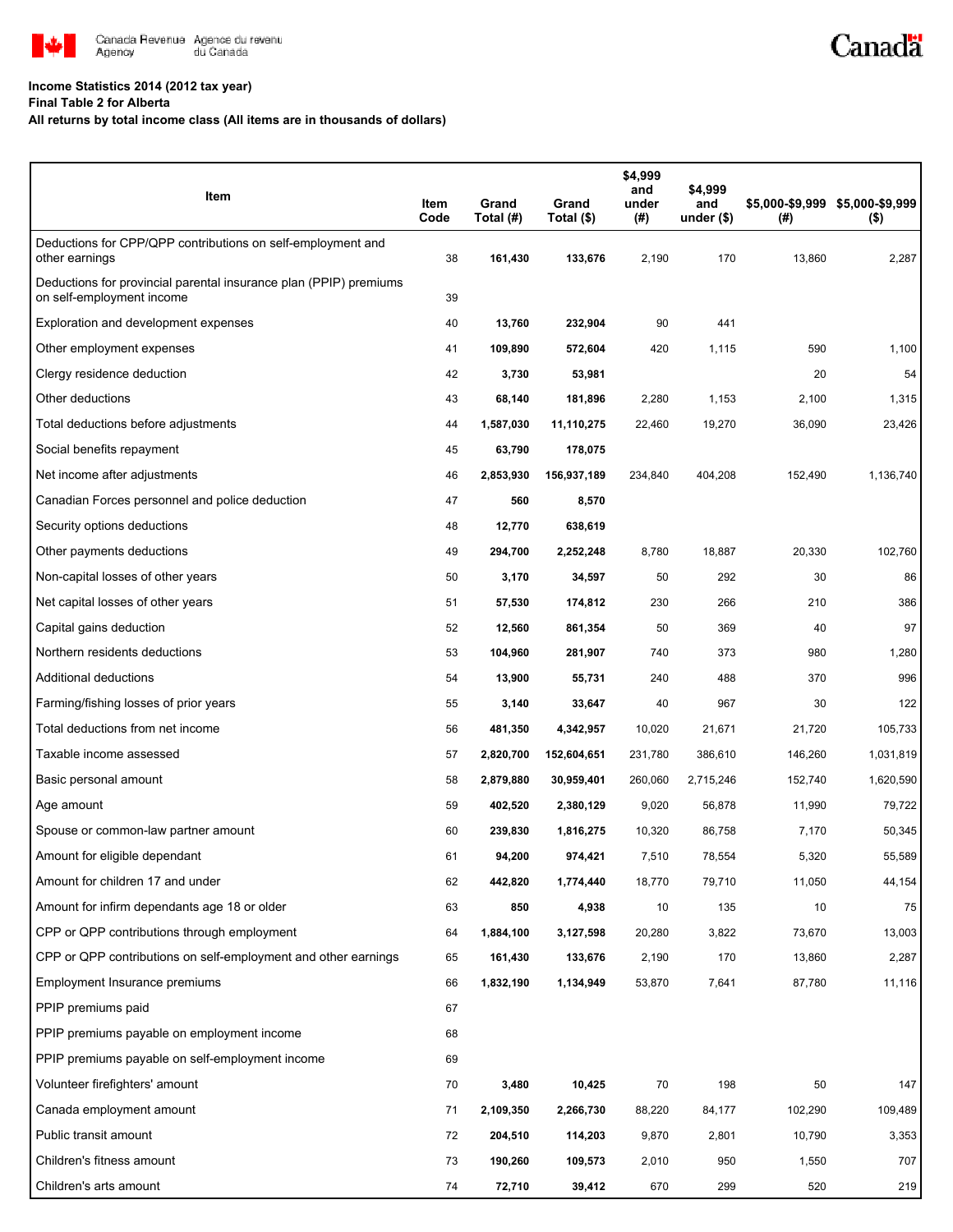

## Canadä

## **Income Statistics 2014 (2012 tax year)**

**Final Table 2 for Alberta**

**All returns by total income class (All items are in thousands of dollars)**

| Item                                                              |              |                    |                     | \$4,999<br>and | \$4,999            |         |                                            |
|-------------------------------------------------------------------|--------------|--------------------|---------------------|----------------|--------------------|---------|--------------------------------------------|
|                                                                   | Item<br>Code | Grand<br>Total (#) | Grand<br>Total (\$) | under<br>(#)   | and<br>under $(*)$ | (#)     | \$5,000-\$9,999 \$5,000-\$9,999<br>$($ \$) |
| Home buyers' amount                                               | 75           | 27,460             | 125,817             | 120            | 418                | 100     | 396                                        |
| Pension income amount                                             | 76           | 361,610            | 687,159             | 2,390          | 3,425              | 4,410   | 7,030                                      |
| Caregiver amount                                                  | 77           | 16,330             | 71,606              | 210            | 988                | 160     | 664                                        |
| Disability amount                                                 | 78           | 56,240             | 424,247             | 2,800          | 21,652             | 2,810   | 21,358                                     |
| Disability amount transferred from a dependant                    | 79           | 21,770             | 226,307             | 530            | 6,180              | 290     | 3,071                                      |
| Interest paid on student loans                                    | 80           | 78,380             | 41,517              | 440            | 188                | 330     | 144                                        |
| Tuition, education, and textbook amounts                          | 81           | 212,450            | 1,212,033           | 30             | 24                 | 110     | 198                                        |
| Tuition, education, and textbook amounts transferred from a child | 82           | 59,270             | 291,406             | 70             | 237                | 50      | 136                                        |
| Amounts transferred from spouse or common-law partner             | 83           | 100,630            | 497,873             | 11,590         | 56,073             | 5,010   | 24,909                                     |
| Medical expenses                                                  | 84           | 320,580            | 827,948             | 7,250          | 8,277              | 7,570   | 11,468                                     |
| Total tax credits on personal amounts                             | 85           | 2,879,950          | 7,388,186           | 260,080        | 482,222            | 152,750 | 309,027                                    |
| Allowable charitable donations and government gifts               | 86           | 654,720            | 1,453,484           | 1,090          | 299                | 1,540   | 580                                        |
| Eligible cultural and ecological gifts                            | 87           | 790                | 6,989               |                |                    |         |                                            |
| Total tax credit on donations and gifts                           | 88           | 652,300            | 409,080             | 1,040          | 60                 | 1,520   | 143                                        |
| Total federal non-refundable tax credits                          | 89           | 2,879,950          | 7,797,266           | 260,080        | 482,282            | 152,750 | 309,170                                    |
| Federal dividend tax credit                                       | 90           | 525,140            | 1,849,296           | 1,070          | 2                  | 840     | 10                                         |
| Overseas employment tax credit                                    | 91           | 1,460              | 17,939              |                |                    |         |                                            |
| Minimum tax carryover                                             | 92           | 8,520              | 22,724              |                |                    |         |                                            |
| Basic federal tax                                                 | 93           | 2,005,300          | 21,087,659          | 1,010          | 207                | 2,830   | 960                                        |
| Federal Foreign Tax Credit                                        | 94           | 142,290            | 146,400             |                |                    |         |                                            |
| Federal Political contribution tax credit                         | 95           | 20,310             | 3,443               |                |                    |         |                                            |
| <b>Investment Tax Credit</b>                                      | 96           | 4,390              | 8,380               |                |                    |         |                                            |
| Labour-sponsored funds tax credit                                 | 97           | 50                 | 19                  |                |                    |         |                                            |
| Alternative minimum tax payable                                   | 98           | 7,650              | 30,497              | 10             | 93                 |         |                                            |
| Net federal tax                                                   | 99           | 2,000,260          | 20,934,250          | 980            | 219                | 2,750   | 964                                        |
| CPP contributions on self-employment                              | 100          | 161,430            | 267,348             | 2,190          | 340                | 13,860  | 4,573                                      |
| Social Benefits repayment                                         | 101          | 63,790             | 178,075             |                |                    |         |                                            |
| Net Provincial Tax                                                | 102          | 1,795,610          | 8,848,436           | 900            | 105                | 1,830   | 396                                        |
| Total tax payable                                                 | 103          | 2,067,250          | 30,228,314          | 3,330          | 666                | 16,540  | 5,939                                      |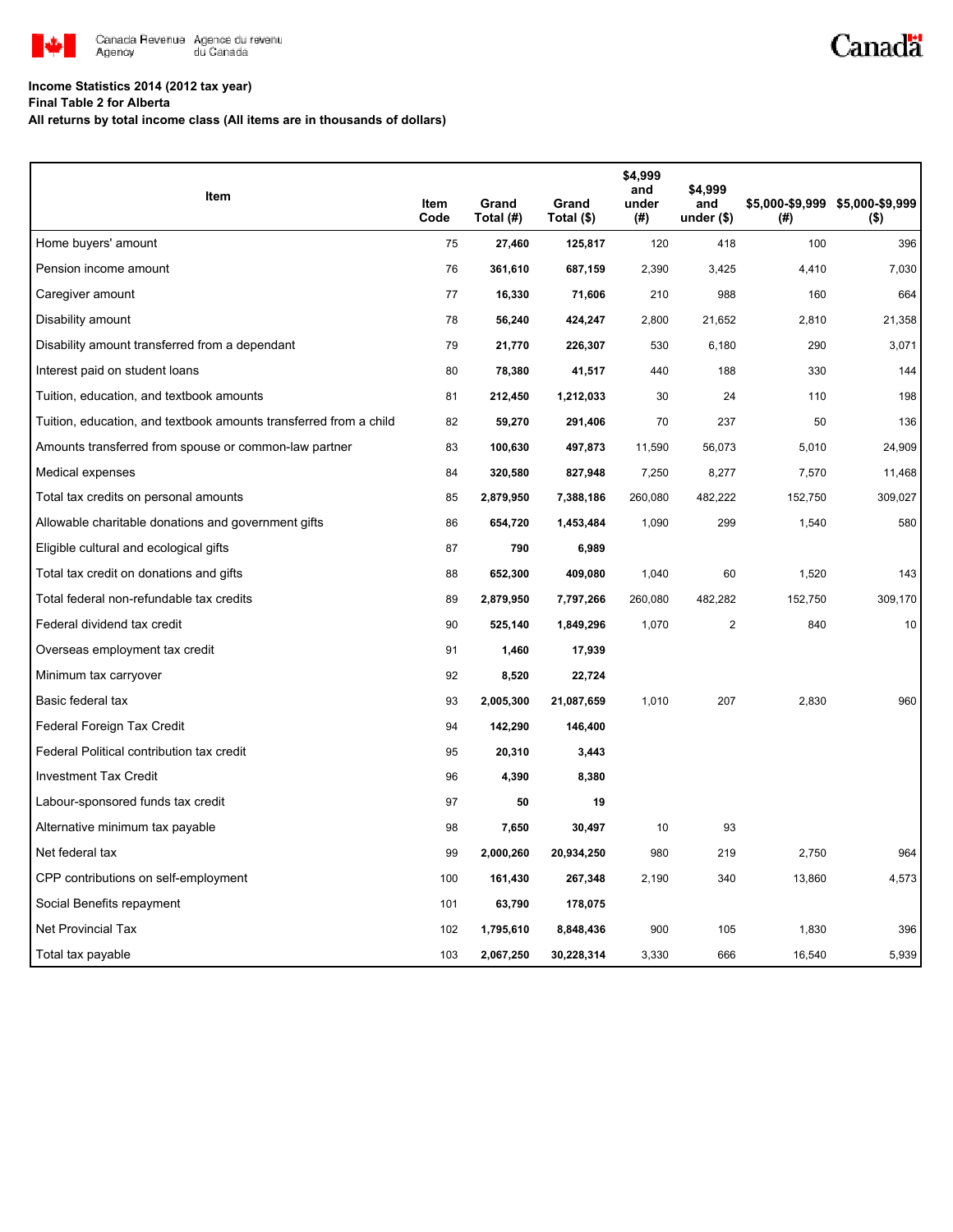| Item                                                                          | Item<br>Code   | (# )    | \$10,000-\$14,999 \$10,000-\$14,999 \$15,000-\$19,999 \$15,000-\$19,999 \$20,000-\$24,999 \$20,000-\$24,999<br>$($ \$) | (# )    | $($ \$)   | (# )    | $($ \$)   |
|-------------------------------------------------------------------------------|----------------|---------|------------------------------------------------------------------------------------------------------------------------|---------|-----------|---------|-----------|
| Number of taxable returns                                                     | $\mathbf{1}$   | 48,580  |                                                                                                                        | 84,000  |           | 113,690 |           |
| Number of non-taxable returns                                                 | $\overline{c}$ | 129,310 |                                                                                                                        | 132,740 |           | 87,990  |           |
| Total number of returns                                                       | 3              | 177,890 |                                                                                                                        | 216,750 |           | 201,680 |           |
| Employment income                                                             | 4              | 107,490 | 1,111,424                                                                                                              | 106,730 | 1,521,580 | 108,590 | 1,993,268 |
| Commissions (from employment)                                                 | 5              | 3,360   | 6,680                                                                                                                  | 3,700   | 10,598    | 3,800   | 14,784    |
| Other employment income                                                       | 6              | 9,640   | 28,142                                                                                                                 | 9,660   | 30,702    | 10,070  | 35,988    |
| Old Age Security pension (OASP)                                               | $\overline{7}$ | 31,440  | 161,236                                                                                                                | 62,770  | 341,031   | 74,470  | 460,141   |
| CPP or QPP benefits                                                           | 8              | 39,600  | 185,993                                                                                                                | 70,490  | 359,297   | 82,510  | 583,446   |
| Other pensions or superannuation                                              | 9              | 8,550   | 27,298                                                                                                                 | 17,950  | 66,468    | 41,450  | 204,696   |
| Elected split-pension amount                                                  | 10             | 4,020   | 21,392                                                                                                                 | 6,160   | 42,996    | 9,210   | 77,791    |
| Universal Child Care Benefit (UCCB)                                           | 11             | 18,230  | 28,128                                                                                                                 | 16,240  | 24,634    | 13,860  | 20,705    |
| Employment Insurance and other<br>benefits                                    | 12             | 11,340  | 67,836                                                                                                                 | 14,830  | 104,344   | 16,830  | 129,887   |
| Taxable amount of dividends from<br>taxable Canadian corporations             | 13             | 15,690  | 22,798                                                                                                                 | 19,160  | 39,946    | 25,030  | 64,454    |
| Interest and other investment income                                          | 14             | 30,050  | 29,089                                                                                                                 | 42,380  | 47,086    | 54,810  | 73,311    |
| Net partnership income (Limited or<br>non-active partners only)               | 15             | 280     | $-307$                                                                                                                 | 320     | $-426$    | 410     | $-480$    |
| Net rental income                                                             | 16             | 4,820   | 12,422                                                                                                                 | 5,690   | 14,855    | 6,740   | 20,775    |
| Taxable capital gains                                                         | 17             | 6,730   | 7,907                                                                                                                  | 8,430   | 10,521    | 11,110  | 14,377    |
| Registered retirement savings plan<br>income (RRSP)                           | 18             | 7,620   | 27,398                                                                                                                 | 9,370   | 36,777    | 12,060  | 49,615    |
| Other income                                                                  | 19             | 22,840  | 58,117                                                                                                                 | 24,130  | 56,568    | 26,500  | 60,840    |
| Net business income                                                           | 20             | 19,800  | 158,338                                                                                                                | 17,440  | 171,502   | 15,900  | 181,440   |
| Net professional income                                                       | 21             | 1,220   | 7,784                                                                                                                  | 1,160   | 9,882     | 1,100   | 10,963    |
| Net commission income                                                         | 22             | 1,720   | 7,546                                                                                                                  | 1,750   | 10,129    | 1,780   | 12,290    |
| Net farming income                                                            | 23             | 8,130   | 41,665                                                                                                                 | 6,560   | 26,745    | 6,010   | 26,565    |
| Net fishing income                                                            | 24             | 10      | 15                                                                                                                     | 20      | 13        | 10      | 69        |
| Workers' compensation benefits                                                | 25             | 1,590   | 5,497                                                                                                                  | 2,300   | 10,095    | 3,050   | 15,660    |
| Social assistance payments                                                    | 26             | 20,770  | 113,629                                                                                                                | 77,620  | 608,173   | 66,890  | 274,126   |
| Net federal supplements                                                       | 27             | 18,670  | 88,612                                                                                                                 | 43,910  | 296,586   | 46,540  | 185,637   |
| Total income assessed                                                         | 28             | 177,890 | 2,221,300                                                                                                              | 216,750 | 3,844,075 | 201,680 | 4,516,615 |
| Registered pension plan contributions<br>(RPP)                                | 29             | 2,080   | 2,250                                                                                                                  | 3,550   | 3,183     | 6,110   | 6,572     |
| <b>RRSP</b> deduction                                                         | 30             | 6,280   | 9,083                                                                                                                  | 10,590  | 17,171    | 15,500  | 27,839    |
| Deduction for elected split-pension<br>amount                                 | 31             | 430     | 717                                                                                                                    | 860     | 1,570     | 2,260   | 4,528     |
| Annual union, professional, or like<br>dues                                   | 32             | 15,050  | 3,249                                                                                                                  | 16,710  | 4,111     | 18,430  | 5,095     |
| Child care expenses                                                           | 33             | 5,320   | 9,966                                                                                                                  | 6,200   | 13,540    | 7,040   | 18,230    |
| Business investment loss                                                      | 34             | 40      | 562                                                                                                                    | 50      | 954       | 50      | 798       |
| Moving expenses                                                               | 35             | 1,190   | 1,584                                                                                                                  | 1,590   | 2,289     | 1,920   | 3,395     |
| Support payments made                                                         | 36             | 50      | 251                                                                                                                    | 80      | 220       | 80      | 294       |
| Carrying charges and interest<br>expenses                                     | 37             | 5,300   | 3,964                                                                                                                  | 9,920   | 6,071     | 15,390  | 8,481     |
| Deductions for CPP/QPP contributions<br>on self-employment and other earnings | 38             | 19,400  | 6,466                                                                                                                  | 16,930  | 8,123     | 15,270  | 9,199     |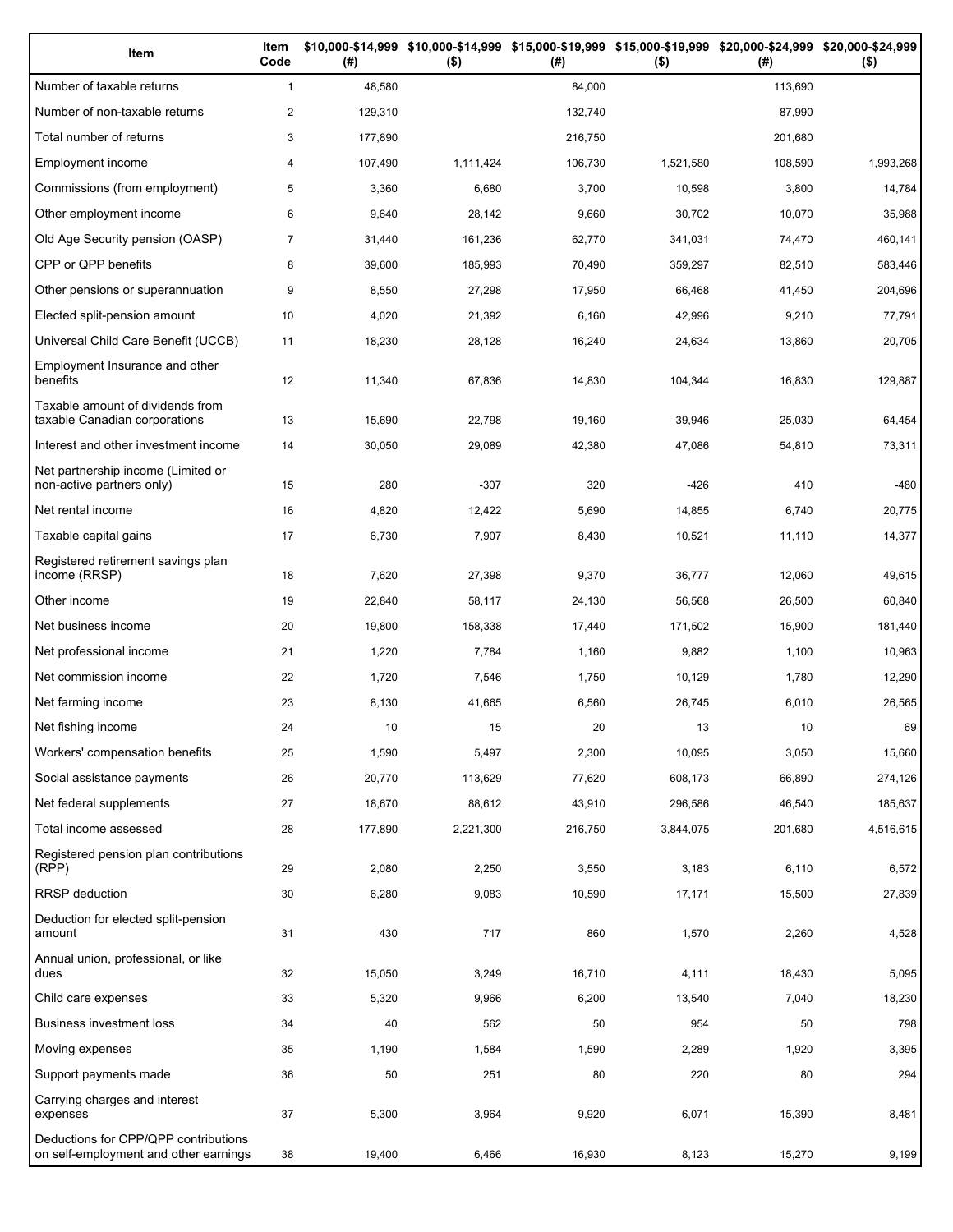| Item                                                                                              | Item<br>Code | (#)     | $($ \$)   | (#)     | $($ \$)   | \$10,000-\$14,999 \$10,000-\$14,999 \$15,000-\$19,999 \$15,000-\$19,999 \$20,000-\$24,999 \$20,000-\$24,999<br>(#) | \$)       |
|---------------------------------------------------------------------------------------------------|--------------|---------|-----------|---------|-----------|--------------------------------------------------------------------------------------------------------------------|-----------|
| Deductions for provincial parental<br>insurance plan (PPIP) premiums on<br>self-employment income | 39           |         |           |         |           |                                                                                                                    |           |
| Exploration and development expenses                                                              | 40           | 70      | 194       | 120     | 199       |                                                                                                                    |           |
| Other employment expenses                                                                         | 41           | 1,050   | 2,004     | 1,550   | 3,435     | 2,100                                                                                                              | 4,827     |
| Clergy residence deduction                                                                        | 42           | 20      | 115       | 50      | 266       | 100                                                                                                                | 631       |
| Other deductions                                                                                  | 43           | 3,100   | 1,697     | 4,140   | 3,041     | 5,120                                                                                                              | 3,057     |
| Total deductions before adjustments                                                               | 44           | 49,750  | 42,265    | 58,100  | 64,317    | 68,870                                                                                                             | 96,004    |
| Social benefits repayment                                                                         | 45           |         |           |         |           |                                                                                                                    |           |
| Net income after adjustments                                                                      | 46           | 177,730 | 2,180,061 | 216,670 | 3,781,198 | 201,630                                                                                                            | 4,423,760 |
| Canadian Forces personnel and police<br>deduction                                                 | 47           |         |           |         |           |                                                                                                                    |           |
| Security options deductions                                                                       | 48           | 20      | 38        | 30      | 42        | 50                                                                                                                 | 95        |
| Other payments deductions                                                                         | 49           | 34,420  | 207,961   | 85,620  | 915,125   | 71,460                                                                                                             | 475,453   |
| Non-capital losses of other years                                                                 | 50           | 230     | 335       | 330     | 853       | 350                                                                                                                | 1,614     |
| Net capital losses of other years                                                                 | 51           | 510     | 556       | 900     | 907       | 1,580                                                                                                              | 1,459     |
| Capital gains deduction                                                                           | 52           | 120     | 329       | 170     | 612       | 310                                                                                                                | 1,305     |
| Northern residents deductions                                                                     | 53           | 1,940   | 3,448     | 3,570   | 7,713     | 4,420                                                                                                              | 9,903     |
| Additional deductions                                                                             | 54           | 780     | 1,875     | 1,380   | 4,275     | 2,350                                                                                                              | 6,484     |
| Farming/fishing losses of prior years                                                             | 55           | 150     | 371       | 190     | 648       | 250                                                                                                                | 1,195     |
| Total deductions from net income                                                                  | 56           | 37,370  | 214,917   | 89,890  | 930,179   | 76,980                                                                                                             | 497,521   |
| Taxable income assessed                                                                           | 57           | 174,260 | 1,965,976 | 199,240 | 2,852,097 | 199,560                                                                                                            | 3,926,658 |
| Basic personal amount                                                                             | 58           | 177,890 | 1,903,603 | 216,740 | 2,332,254 | 201,670                                                                                                            | 2,174,141 |
| Age amount                                                                                        | 59           | 31,610  | 211,857   | 62,870  | 422,206   | 74,540                                                                                                             | 500,811   |
| Spouse or common-law partner<br>amount                                                            | 60           | 10,450  | 69,513    | 11,860  | 83,851    | 14,100                                                                                                             | 93,702    |
| Amount for eligible dependant                                                                     | 61           | 7,810   | 82,037    | 7,940   | 83,405    | 6,770                                                                                                              | 70,727    |
| Amount for children 17 and under                                                                  | 62           | 16,080  | 65,009    | 17,620  | 72,074    | 17,530                                                                                                             | 70,117    |
| Amount for infirm dependants age 18<br>or older                                                   | 63           | 30      | 161       | 40      | 216       | 50                                                                                                                 | 309       |
| CPP or QPP contributions through<br>employment                                                    | 64           | 93,540  | 34,556    | 96,290  | 55,320    | 100,300                                                                                                            | 78,777    |
| CPP or QPP contributions on<br>self-employment and other earnings                                 | 65           | 19,400  | 6,466     | 16,930  | 8,123     | 15,270                                                                                                             | 9,199     |
| Employment Insurance premiums                                                                     | 66           | 95,150  | 18,979    | 93,880  | 25,731    | 97,660                                                                                                             | 33,856    |
| PPIP premiums paid                                                                                | 67           |         |           |         |           |                                                                                                                    |           |
| PPIP premiums payable on<br>employment income                                                     | 68           |         |           |         |           |                                                                                                                    |           |
| PPIP premiums payable on<br>self-employment income                                                | 69           |         |           |         |           |                                                                                                                    |           |
| Volunteer firefighters' amount                                                                    | 70           | 70      | 216       | 90      | 279       | 100                                                                                                                | 303       |
| Canada employment amount                                                                          | 71           | 109,100 | 116,997   | 108,560 | 116,190   | 111,680                                                                                                            | 119,591   |
| Public transit amount                                                                             | 72           | 13,760  | 4,714     | 14,950  | 5,999     | 14,970                                                                                                             | 6,754     |
| Children's fitness amount                                                                         | 73           | 2,310   | 1,065     | 3,380   | 1,607     | 4,030                                                                                                              | 1,917     |
| Children's arts amount                                                                            | 74           | 740     | 358       | 1,130   | 530       | 1,440                                                                                                              | 669       |
| Home buyers' amount                                                                               | 75           | 150     | 560       | 320     | 1,316     | 540                                                                                                                | 2,307     |
| Pension income amount                                                                             | 76           | 11,790  | 19,061    | 22,540  | 38,346    | 47,500                                                                                                             | 86,348    |
| Caregiver amount                                                                                  | 77           | 250     | 1,076     | 420     | 1,555     | 670                                                                                                                | 2,697     |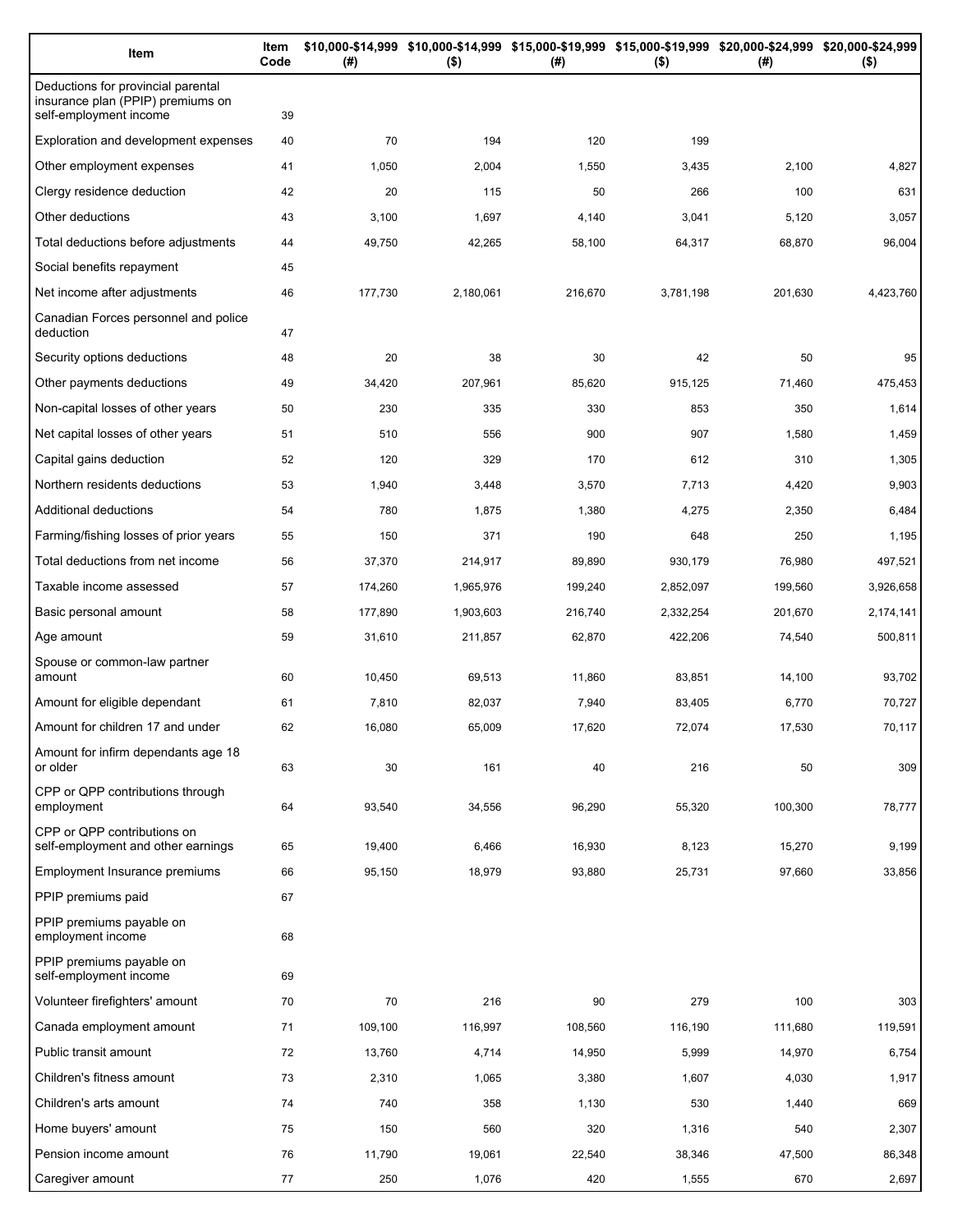| Item                                                                 | Item<br>Code | (#)     | $($ \$) | \$10,000-\$14,999 \$10,000-\$14,999 \$15,000-\$19,999 \$15,000-\$19,999 \$20,000-\$24,999 \$20,000-\$24,999<br>(#) | $($ \$) | (# )    | $($ \$) |
|----------------------------------------------------------------------|--------------|---------|---------|--------------------------------------------------------------------------------------------------------------------|---------|---------|---------|
| Disability amount                                                    | 78           | 4,500   | 33,850  | 9,450                                                                                                              | 71,021  | 7,920   | 59,482  |
| Disability amount transferred from a<br>dependant                    | 79           | 500     | 5,364   | 640                                                                                                                | 6.600   | 730     | 6,780   |
| Interest paid on student loans                                       | 80           | 1,040   | 405     | 2,490                                                                                                              | 996     | 3,590   | 1,453   |
| Tuition, education, and textbook<br>amounts                          | 81           | 16,420  | 18,070  | 29,340                                                                                                             | 110,962 | 23,360  | 146,724 |
| Tuition, education, and textbook<br>amounts transferred from a child | 82           | 160     | 449     | 360                                                                                                                | 1,216   | 720     | 2,827   |
| Amounts transferred from spouse or<br>common-law partner             | 83           | 9,710   | 48,286  | 10,890                                                                                                             | 58,251  | 11,280  | 60,256  |
| Medical expenses                                                     | 84           | 13,570  | 19,043  | 21,740                                                                                                             | 33,406  | 34,410  | 68,285  |
| Total tax credits on personal amounts                                | 85           | 177,890 | 399,256 | 216,740                                                                                                            | 529,726 | 201,680 | 539,716 |
| Allowable charitable donations and<br>government gifts               | 86           | 5,230   | 2,424   | 12,010                                                                                                             | 8,053   | 24,530  | 18,652  |
| Eligible cultural and ecological gifts                               | 87           |         |         | 30                                                                                                                 | 20      | 50      | 20      |
| Total tax credit on donations and gifts                              | 88           | 5,150   | 601     | 11,860                                                                                                             | 2,082   | 24,330  | 4,882   |
| Total federal non-refundable tax credits                             | 89           | 177,890 | 399,857 | 216,740                                                                                                            | 531,808 | 201,680 | 544,598 |
| Federal dividend tax credit                                          | 90           | 6,620   | 486     | 10,350                                                                                                             | 2,091   | 17,600  | 5,012   |
| Overseas employment tax credit                                       | 91           |         |         |                                                                                                                    |         |         |         |
| Minimum tax carryover                                                | 92           |         |         | 140                                                                                                                | 61      | 240     | 157     |
| Basic federal tax                                                    | 93           | 35,390  | 7,694   | 77,370                                                                                                             | 45,165  | 109,860 | 108,538 |
| Federal Foreign Tax Credit                                           | 94           | 510     | 26      | 1,480                                                                                                              | 104     | 3,270   | 205     |
| Federal Political contribution tax credit                            | 95           |         |         | 150                                                                                                                | 16      | 560     | 60      |
| <b>Investment Tax Credit</b>                                         | 96           | 110     | 3       | 30                                                                                                                 | 4       | 110     | 21      |
| Labour-sponsored funds tax credit                                    | 97           |         |         |                                                                                                                    |         |         |         |
| Alternative minimum tax payable                                      | 98           |         |         |                                                                                                                    |         |         |         |
| Net federal tax                                                      | 99           | 34,990  | 7.674   | 76,870                                                                                                             | 45.056  | 109.100 | 108,266 |
| CPP contributions on self-employment                                 | 100          | 19,400  | 12,932  | 16,930                                                                                                             | 16,246  | 15,270  | 18,398  |
| Social Benefits repayment                                            | 101          |         |         |                                                                                                                    |         |         |         |
| <b>Net Provincial Tax</b>                                            | 102          | 2,360   | 828     | 18,340                                                                                                             | 2,507   | 69,900  | 24,513  |
| Total tax payable                                                    | 103          | 48,580  | 21,446  | 84,000                                                                                                             | 63,827  | 113,690 | 151,199 |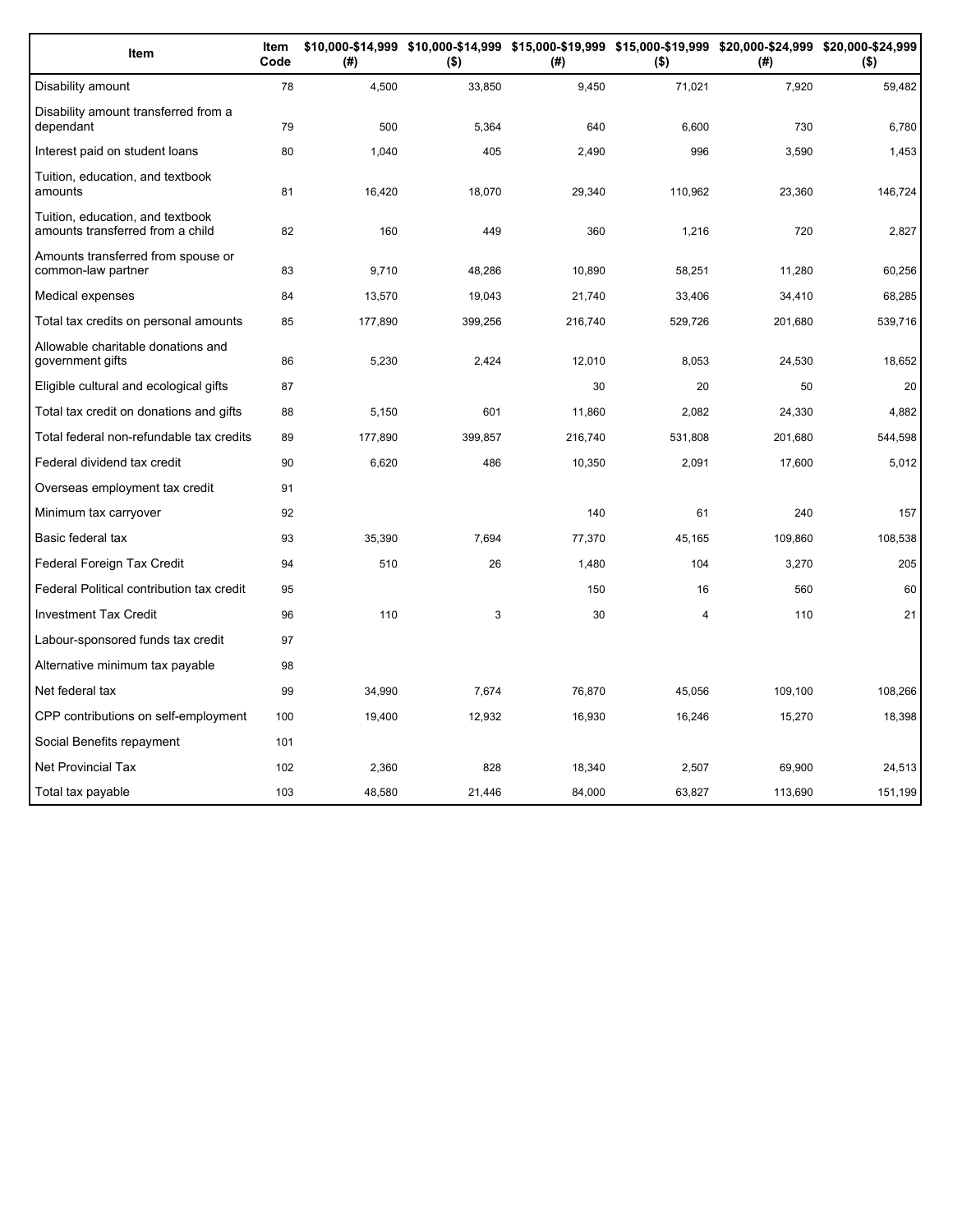| Item                                                                          | Item<br>Code   | (# )    | \$25,000-\$29,999 \$25,000-\$29,999<br>$($ \$) | (# )    | \$30,000-\$34,999 \$30,000-\$34,999 \$35,000-\$39,999 \$35,000-\$39,999<br>$($ \$) | (# )    | $($ \$)   |
|-------------------------------------------------------------------------------|----------------|---------|------------------------------------------------|---------|------------------------------------------------------------------------------------|---------|-----------|
| Number of taxable returns                                                     | $\mathbf{1}$   | 127,610 |                                                | 133,370 |                                                                                    | 134,280 |           |
| Number of non-taxable returns                                                 | $\overline{c}$ | 32,810  |                                                | 14,800  |                                                                                    | 8,030   |           |
| Total number of returns                                                       | 3              | 160,420 |                                                | 148,170 |                                                                                    | 142,300 |           |
| Employment income                                                             | 4              | 108,570 | 2,486,504                                      | 108,240 | 2,990,146                                                                          | 108,830 | 3,526,558 |
| Commissions (from employment)                                                 | 5              | 3,800   | 20,287                                         | 3,900   | 24,843                                                                             | 3,890   | 29,573    |
| Other employment income                                                       | 6              | 9,390   | 37,878                                         | 9,750   | 39,358                                                                             | 10,000  | 40,964    |
| Old Age Security pension (OASP)                                               | $\overline{7}$ | 40,130  | 246,233                                        | 31,360  | 192,400                                                                            | 26,490  | 161,644   |
| CPP or QPP benefits                                                           | 8              | 47,300  | 350,231                                        | 38,150  | 290,158                                                                            | 33,210  | 254,814   |
| Other pensions or superannuation                                              | 9              | 30,970  | 267,649                                        | 27,400  | 331,873                                                                            | 24,550  | 378,328   |
| Elected split-pension amount                                                  | 10             | 8,660   | 88,852                                         | 8,430   | 98,762                                                                             | 7,580   | 97,147    |
| Universal Child Care Benefit (UCCB)                                           | 11             | 12,580  | 18,484                                         | 11,290  | 16,404                                                                             | 10,070  | 14,587    |
| Employment Insurance and other<br>benefits                                    | 12             | 17,660  | 144,349                                        | 17,440  | 138,429                                                                            | 16,230  | 122,160   |
| Taxable amount of dividends from<br>taxable Canadian corporations             | 13             | 24,040  | 112,259                                        | 24,460  | 144,338                                                                            | 25,810  | 203,499   |
| Interest and other investment income                                          | 14             | 41,910  | 66,472                                         | 38,170  | 64,035                                                                             | 36,610  | 63,169    |
| Net partnership income (Limited or<br>non-active partners only)               | 15             | 440     | $-707$                                         | 440     | $-420$                                                                             | 520     | $-582$    |
| Net rental income                                                             | 16             | 6,690   | 21,734                                         | 6,800   | 22,650                                                                             | 6,910   | 23,230    |
| Taxable capital gains                                                         | 17             | 10,580  | 16,922                                         | 10,410  | 19,355                                                                             | 10,550  | 22,566    |
| Registered retirement savings plan<br>income (RRSP)                           | 18             | 12,000  | 58,344                                         | 12,000  | 61,537                                                                             | 12,890  | 68,442    |
| Other income                                                                  | 19             | 22,860  | 56,388                                         | 21,740  | 56,652                                                                             | 21,680  | 60,693    |
| Net business income                                                           | 20             | 13,560  | 181,848                                        | 11,790  | 170,551                                                                            | 10,470  | 154,543   |
| Net professional income                                                       | 21             | 1,020   | 12,572                                         | 1,000   | 13,550                                                                             | 860     | 12,556    |
| Net commission income                                                         | 22             | 1,590   | 12,213                                         | 1,440   | 13,421                                                                             | 1,370   | 12,942    |
| Net farming income                                                            | 23             | 4,870   | 26,644                                         | 4,640   | 36,785                                                                             | 4,060   | 25,136    |
| Net fishing income                                                            | 24             | 20      | 133                                            | 10      | 24                                                                                 |         |           |
| Workers' compensation benefits                                                | 25             | 3,020   | 18,076                                         | 3,260   | 22,340                                                                             | 3,040   | 21,503    |
| Social assistance payments                                                    | 26             | 20,510  | 106,595                                        | 8,410   | 41,324                                                                             | 4,450   | 24,337    |
| Net federal supplements                                                       | 27             | 9,620   | 43,452                                         | 3,210   | 13,467                                                                             | 1,570   | 5,867     |
| Total income assessed                                                         | 28             | 160,420 | 4,399,375                                      | 148,170 | 4,808,391                                                                          | 142,300 | 5,330,545 |
| Registered pension plan contributions<br>(RPP)                                | 29             | 9,340   | 12,794                                         | 12,900  | 20,638                                                                             | 17,010  | 32,911    |
| <b>RRSP</b> deduction                                                         | 30             | 20,370  | 41,793                                         | 25,740  | 58,567                                                                             | 31,260  | 78,047    |
| Deduction for elected split-pension<br>amount                                 | 31             | 4,020   | 12,072                                         | 5,470   | 22,621                                                                             | 6,640   | 36,028    |
| Annual union, professional, or like<br>dues                                   | 32             | 20,470  | 6,506                                          | 22,530  | 8,371                                                                              | 25,100  | 10,549    |
| Child care expenses                                                           | 33             | 7,790   | 22,699                                         | 8,160   | 26,948                                                                             | 8,260   | 30,201    |
| Business investment loss                                                      | 34             | 60      | 1,634                                          | 70      | 1,151                                                                              | 50      | 1,105     |
| Moving expenses                                                               | 35             | 1,900   | 3,603                                          | 2,030   | 4,273                                                                              | 1,820   | 4,398     |
| Support payments made                                                         | 36             | 90      | 454                                            | 120     | 557                                                                                | 160     | 881       |
| Carrying charges and interest<br>expenses                                     | 37             | 14,170  | 10,540                                         | 14,120  | 11,133                                                                             | 14,720  | 13,011    |
| Deductions for CPP/QPP contributions<br>on self-employment and other earnings | 38             | 13,220  | 9,644                                          | 11,430  | 9,540                                                                              | 9,970   | 8,900     |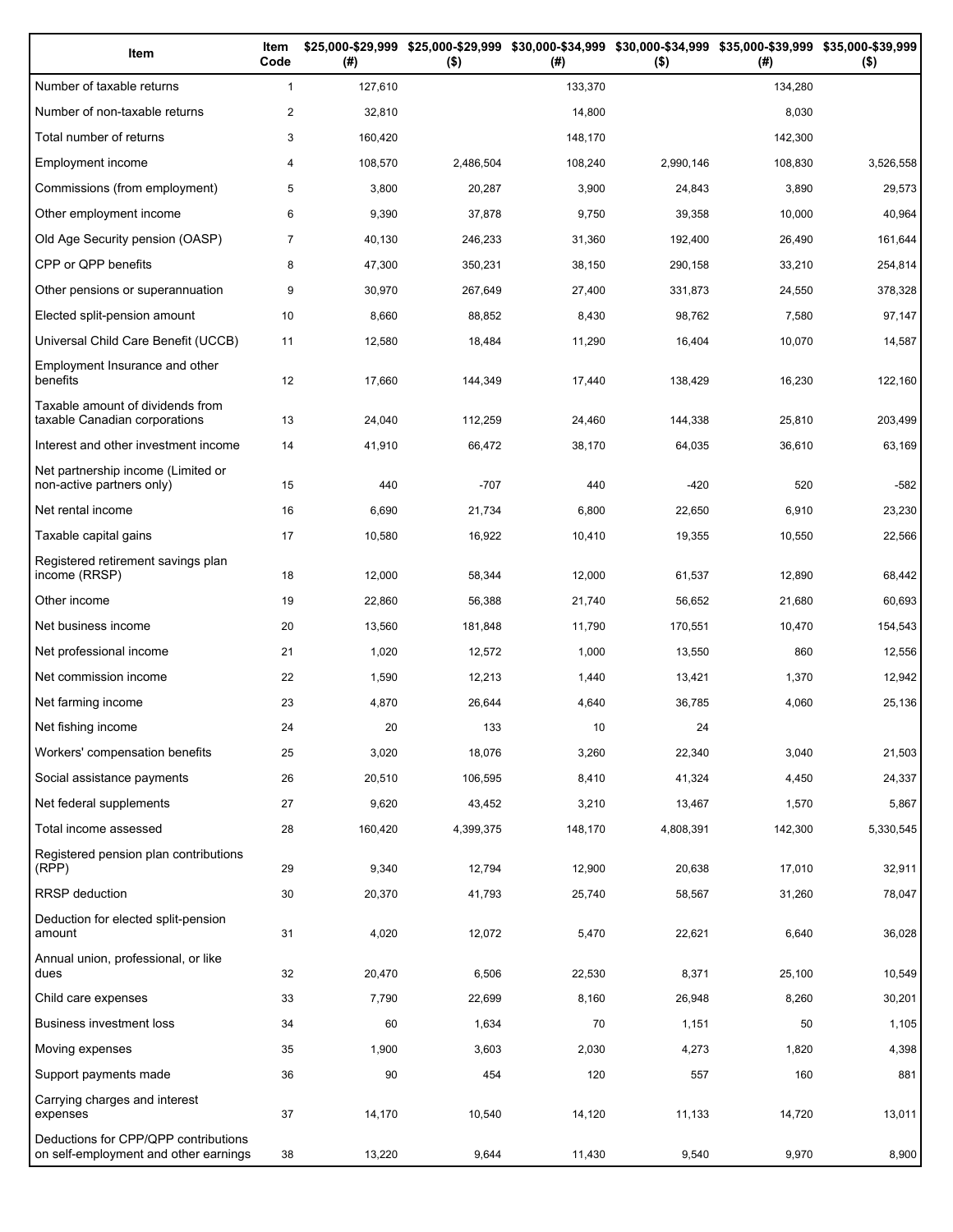| Item                                                                                              | Item<br>Code | (#)     | $($ \$)   | \$25,000-\$29,999 \$25,000-\$29,999 \$30,000-\$34,999 \$30,000-\$34,999 \$35,000-\$39,999 \$35,000-\$39,999<br>(#) | $($ \$)   | (#)     | $($ \$)   |
|---------------------------------------------------------------------------------------------------|--------------|---------|-----------|--------------------------------------------------------------------------------------------------------------------|-----------|---------|-----------|
| Deductions for provincial parental<br>insurance plan (PPIP) premiums on<br>self-employment income | 39           |         |           |                                                                                                                    |           |         |           |
| Exploration and development expenses                                                              | 40           | 160     | 298       | 200                                                                                                                | 404       | 230     | 583       |
| Other employment expenses                                                                         | 41           | 2,710   | 7,186     | 3,270                                                                                                              | 9,041     | 3,740   | 10,694    |
| Clergy residence deduction                                                                        | 42           | 130     | 881       | 190                                                                                                                | 1,534     | 220     | 1,913     |
| Other deductions                                                                                  | 43           | 4,760   | 2,962     | 4,770                                                                                                              | 2,949     | 4,410   | 3,365     |
| Total deductions before adjustments                                                               | 44           | 71,790  | 133,194   | 76,580                                                                                                             | 177,854   | 82,040  | 232,636   |
| Social benefits repayment                                                                         | 45           |         |           |                                                                                                                    |           |         |           |
| Net income after adjustments                                                                      | 46           | 160,370 | 4,267,805 | 148,140                                                                                                            | 4,631,027 | 142,290 | 5,098,635 |
| Canadian Forces personnel and police<br>deduction                                                 | 47           |         |           |                                                                                                                    |           |         |           |
| Security options deductions                                                                       | 48           | 40      | 64        | 50                                                                                                                 | 122       | 70      | 147       |
| Other payments deductions                                                                         | 49           | 24,050  | 168,127   | 11,990                                                                                                             | 77,133    | 7,720   | 51,896    |
| Non-capital losses of other years                                                                 | 50           | 280     | 1,623     | 270                                                                                                                | 1,740     | 230     | 1,572     |
| Net capital losses of other years                                                                 | 51           | 2,050   | 2,018     | 2,250                                                                                                              | 2,469     | 2,510   | 3,111     |
| Capital gains deduction                                                                           | 52           | 350     | 1,964     | 330                                                                                                                | 2,300     | 370     | 3,174     |
| Northern residents deductions                                                                     | 53           | 4,100   | 9,557     | 4,320                                                                                                              | 10,160    | 4,440   | 10,648    |
| Additional deductions                                                                             | 54           | 1,630   | 5,674     | 1,250                                                                                                              | 4,849     | 980     | 4,133     |
| Farming/fishing losses of prior years                                                             | 55           | 210     | 1,561     | 180                                                                                                                | 1,180     | 170     | 1,343     |
| Total deductions from net income                                                                  | 56           | 30,940  | 190,635   | 19,630                                                                                                             | 99,955    | 15,680  | 76,040    |
| Taxable income assessed                                                                           | 57           | 160,030 | 4,077,708 | 147,990                                                                                                            | 4,531,120 | 142,160 | 5,022,906 |
| Basic personal amount                                                                             | 58           | 160,410 | 1,730,133 | 148,170                                                                                                            | 1,599,146 | 142,300 | 1,536,715 |
| Age amount                                                                                        | 59           | 40,180  | 269,942   | 31,420                                                                                                             | 210,751   | 26,540  | 168,199   |
| Spouse or common-law partner<br>amount                                                            | 60           | 13,670  | 97,618    | 12,080                                                                                                             | 90,935    | 11,160  | 85,079    |
| Amount for eligible dependant                                                                     | 61           | 6,160   | 64,061    | 5,800                                                                                                              | 60,137    | 5,710   | 59,096    |
| Amount for children 17 and under                                                                  | 62           | 18,140  | 71,491    | 18,510                                                                                                             | 72,019    | 19,240  | 74,619    |
| Amount for infirm dependants age 18<br>or older                                                   | 63           | 50      | 261       | 50                                                                                                                 | 311       | 40      | 242       |
| CPP or QPP contributions through<br>employment                                                    | 64           | 101,820 | 102,187   | 102,980                                                                                                            | 127,366   | 103,880 | 153,557   |
| CPP or QPP contributions on<br>self-employment and other earnings                                 | 65           | 13,220  | 9,644     | 11,430                                                                                                             | 9,540     | 9,970   | 8,900     |
| Employment Insurance premiums                                                                     | 66           | 98,680  | 42,372    | 98,730                                                                                                             | 50,929    | 99,160  | 60,004    |
| PPIP premiums paid                                                                                | 67           |         |           |                                                                                                                    |           |         |           |
| PPIP premiums payable on<br>employment income                                                     | 68           |         |           |                                                                                                                    |           |         |           |
| PPIP premiums payable on<br>self-employment income                                                | 69           |         |           |                                                                                                                    |           |         |           |
| Volunteer firefighters' amount                                                                    | 70           | 100     | 309       | 150                                                                                                                | 435       | 150     | 459       |
| Canada employment amount                                                                          | 71           | 111,520 | 119,740   | 111,380                                                                                                            | 119,524   | 111,860 | 120,078   |
| Public transit amount                                                                             | 72           | 13,750  | 7,586     | 12,210                                                                                                             | 7,143     | 11,450  | 7,095     |
| Children's fitness amount                                                                         | 73           | 4,940   | 2,360     | 5,490                                                                                                              | 2,681     | 6,290   | 3,045     |
| Children's arts amount                                                                            | 74           | 1,730   | 819       | 1,900                                                                                                              | 915       | 2,150   | 1,051     |
| Home buyers' amount                                                                               | 75           | 770     | 3,345     | 1,050                                                                                                              | 4,511     | 1,400   | 6,244     |
| Pension income amount                                                                             | 76           | 35,830  | 69,296    | 31,400                                                                                                             | 61,419    | 28,040  | 54,929    |
| Caregiver amount                                                                                  | 77           | 780     | 3,161     | 870                                                                                                                | 3,478     | 940     | 3,794     |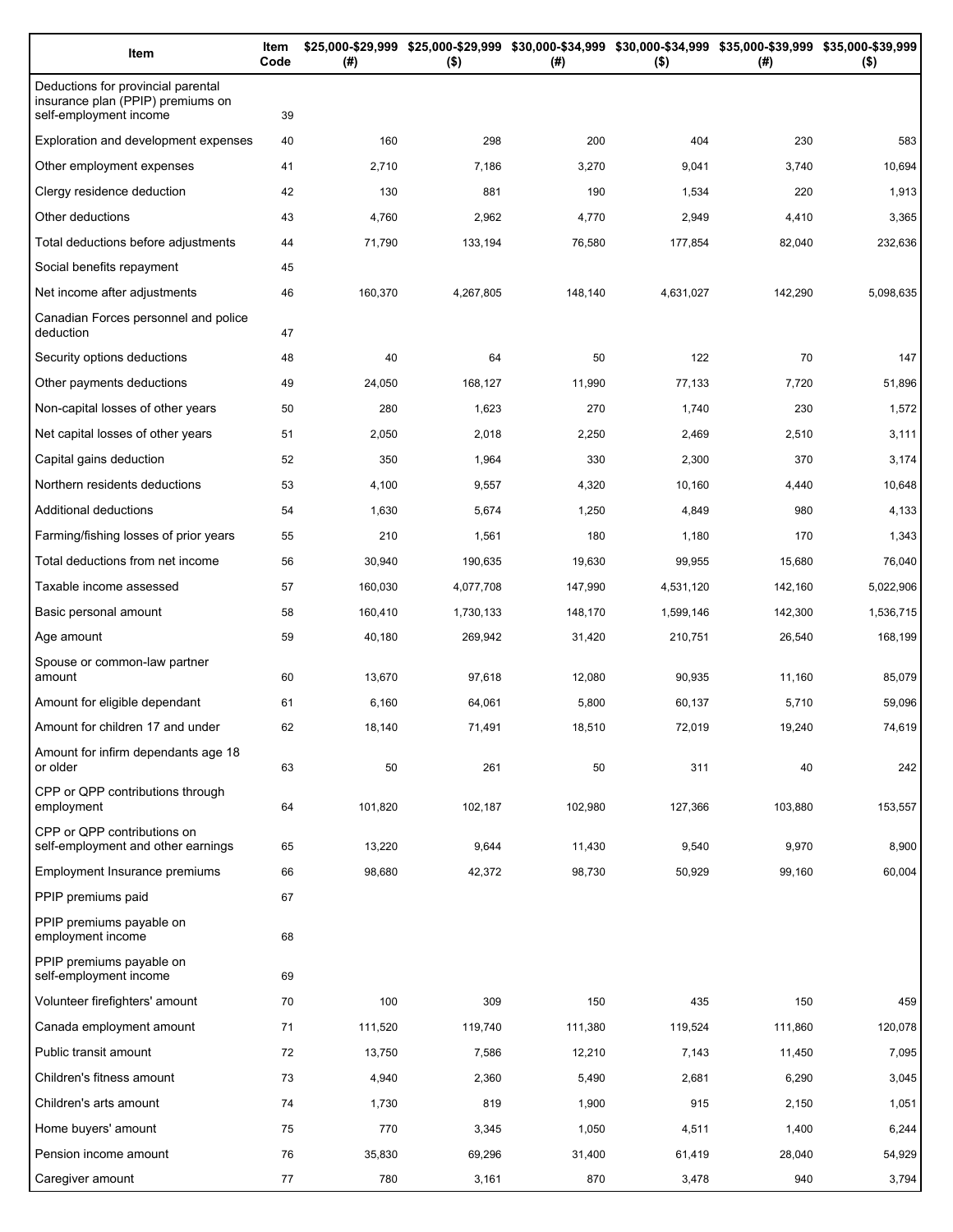| Item                                                                 | Item<br>Code | (#)     | \$25,000-\$29,999 \$25,000-\$29,999 \$30,000-\$34,999 \$30,000-\$34,999 \$35,000-\$39,999 \$35,000-\$39,999<br>$($ \$) | (#)     | $($ \$) | (#)     | $($ \$) |
|----------------------------------------------------------------------|--------------|---------|------------------------------------------------------------------------------------------------------------------------|---------|---------|---------|---------|
| Disability amount                                                    | 78           | 5,690   | 42,873                                                                                                                 | 4,300   | 32,405  | 3,450   | 26,045  |
| Disability amount transferred from a<br>dependant                    | 79           | 830     | 7,769                                                                                                                  | 940     | 8.928   | 960     | 9,382   |
| Interest paid on student loans                                       | 80           | 4,600   | 1,922                                                                                                                  | 5,420   | 2,460   | 5,940   | 2,856   |
| Tuition, education, and textbook<br>amounts                          | 81           | 19,290  | 138,260                                                                                                                | 17,060  | 127,711 | 14,940  | 110,103 |
| Tuition, education, and textbook<br>amounts transferred from a child | 82           | 1,090   | 4,436                                                                                                                  | 1,470   | 6,548   | 1,780   | 8,127   |
| Amounts transferred from spouse or<br>common-law partner             | 83           | 8,010   | 42,969                                                                                                                 | 6,110   | 31,928  | 4,680   | 23,846  |
| Medical expenses                                                     | 84           | 32,480  | 73,127                                                                                                                 | 29,360  | 70,732  | 26,400  | 73,927  |
| Total tax credits on personal amounts                                | 85           | 160,420 | 435,861                                                                                                                | 148,170 | 405,309 | 142,300 | 389,614 |
| Allowable charitable donations and<br>government gifts               | 86           | 28,370  | 25,949                                                                                                                 | 31,560  | 34,027  | 33,070  | 39,141  |
| Eligible cultural and ecological gifts                               | 87           | 50      | 13                                                                                                                     | 40      | 23      | 60      | 56      |
| Total tax credit on donations and gifts                              | 88           | 28.150  | 6,931                                                                                                                  | 31,320  | 9,211   | 32.880  | 10,663  |
| Total federal non-refundable tax credits                             | 89           | 160,420 | 442,792                                                                                                                | 148,170 | 414,519 | 142,300 | 400,277 |
| Federal dividend tax credit                                          | 90           | 21,530  | 10,784                                                                                                                 | 23,600  | 15,537  | 25,490  | 22,979  |
| Overseas employment tax credit                                       | 91           |         |                                                                                                                        |         |         | 10      | 21      |
| Minimum tax carryover                                                | 92           | 290     | 272                                                                                                                    | 300     | 382     | 320     | 527     |
| Basic federal tax                                                    | 93           | 124,550 | 178,292                                                                                                                | 130,270 | 256,354 | 130,770 | 334,452 |
| Federal Foreign Tax Credit                                           | 94           | 4,500   | 323                                                                                                                    | 5,310   | 418     | 5,950   | 565     |
| Federal Political contribution tax credit                            | 95           | 760     | 89                                                                                                                     | 950     | 125     | 1,000   | 135     |
| <b>Investment Tax Credit</b>                                         | 96           | 40      | 19                                                                                                                     | 70      | 32      | 80      | 49      |
| Labour-sponsored funds tax credit                                    | 97           |         |                                                                                                                        |         |         |         |         |
| Alternative minimum tax payable                                      | 98           |         |                                                                                                                        |         |         |         |         |
| Net federal tax                                                      | 99           | 124,000 | 177,876                                                                                                                | 129,870 | 255,796 | 130,460 | 333,738 |
| CPP contributions on self-employment                                 | 100          | 13,210  | 19,288                                                                                                                 | 11,430  | 19,080  | 9,970   | 17,800  |
| Social Benefits repayment                                            | 101          |         |                                                                                                                        |         |         |         |         |
| <b>Net Provincial Tax</b>                                            | 102          | 97,320  | 60,880                                                                                                                 | 108,460 | 105,792 | 118,440 | 154,059 |
| Total tax payable                                                    | 103          | 127,610 | 258,067                                                                                                                | 133,370 | 380,682 | 134,280 | 505,617 |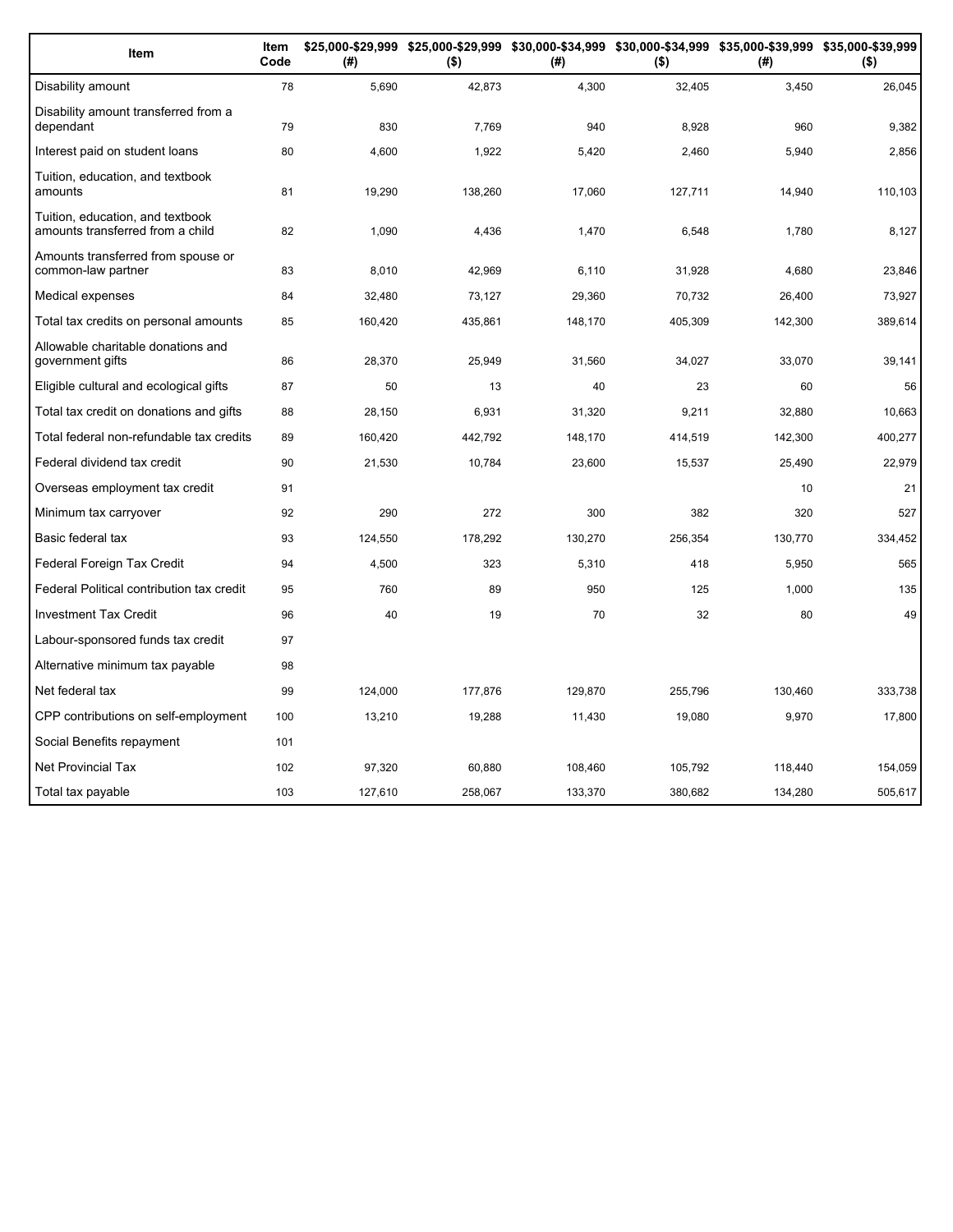| Item                                                                                           | Item<br>Code   | (#)     | \$40,000-\$44,999 \$40,000-\$44,999 \$45,000-\$49,999 \$45,000-\$49,999<br>$($ \$) | (# )    | $($ \$)   | \$50,000-<br>\$54,999<br>(#) | \$50,000-<br>\$54,999<br>$($ \$) |
|------------------------------------------------------------------------------------------------|----------------|---------|------------------------------------------------------------------------------------|---------|-----------|------------------------------|----------------------------------|
| Number of taxable returns                                                                      | $\mathbf{1}$   | 136,880 |                                                                                    | 123,050 |           | 113,100                      |                                  |
| Number of non-taxable returns                                                                  | 2              | 4,720   |                                                                                    | 2,840   |           | 1,910                        |                                  |
| Total number of returns                                                                        | 3              | 141,600 |                                                                                    | 125,890 |           | 115,010                      |                                  |
| Employment income                                                                              | 4              | 110,250 | 4,058,551                                                                          | 103,730 | 4,318,421 | 96,180                       | 4,454,834                        |
| Commissions (from employment)                                                                  | 5              | 3,850   | 36,198                                                                             | 3,600   | 39,112    | 3,220                        | 40,795                           |
| Other employment income                                                                        | 6              | 10,040  | 43,563                                                                             | 8,800   | 36,303    | 8,450                        | 37,106                           |
| Old Age Security pension (OASP)                                                                | $\overline{7}$ | 24,630  | 150,127                                                                            | 18,410  | 111,333   | 15,100                       | 91,112                           |
| CPP or QPP benefits                                                                            | 8              | 31,670  | 240,934                                                                            | 24,430  | 190,050   | 20,290                       | 159,611                          |
| Other pensions or superannuation                                                               | 9              | 23,960  | 435,603                                                                            | 18,430  | 405,772   | 15,350                       | 380,333                          |
| Elected split-pension amount                                                                   | 10             | 9,560   | 124,834                                                                            | 4,480   | 53,637    | 3,180                        | 37,866                           |
| Universal Child Care Benefit (UCCB)                                                            | 11             | 9,340   | 13,470                                                                             | 7,840   | 11,339    | 6,420                        | 9,257                            |
| Employment Insurance and other benefits                                                        | 12             | 15,090  | 106,014                                                                            | 12,650  | 84,647    | 10,530                       | 68,685                           |
| Taxable amount of dividends from taxable Canadian<br>corporations                              | 13             | 28,950  | 253,357                                                                            | 25,760  | 255,860   | 24,860                       | 322,772                          |
| Interest and other investment income                                                           | 14             | 37,730  | 68,187                                                                             | 32,960  | 58,056    | 29,810                       | 53,433                           |
| Net partnership income (Limited or non-active<br>partners only)                                | 15             | 540     | $-713$                                                                             | 580     | $-481$    | 550                          | $-303$                           |
| Net rental income                                                                              | 16             | 7,610   | 26,707                                                                             | 7,050   | 21,348    | 6,730                        | 20,782                           |
| Taxable capital gains                                                                          | 17             | 11,510  | 34,306                                                                             | 10,240  | 27,227    | 9,600                        | 27,531                           |
| Registered retirement savings plan income (RRSP)                                               | 18             | 14,070  | 78,215                                                                             | 13,210  | 68,748    | 12,740                       | 65,793                           |
| Other income                                                                                   | 19             | 22,800  | 64,061                                                                             | 20,410  | 59,234    | 18,700                       | 54,354                           |
| Net business income                                                                            | 20             | 10,180  | 159,850                                                                            | 8,480   | 133,995   | 7,430                        | 122,073                          |
| Net professional income                                                                        | 21             | 890     | 14,243                                                                             | 830     | 13,335    | 770                          | 12,594                           |
| Net commission income                                                                          | 22             | 1,350   | 14,306                                                                             | 1,230   | 12,953    | 1,040                        | 12,347                           |
| Net farming income                                                                             | 23             | 4,680   | 47,655                                                                             | 3,690   | 28,903    | 3,070                        | 24,172                           |
| Net fishing income                                                                             | 24             |         |                                                                                    | 10      | 109       |                              |                                  |
| Workers' compensation benefits                                                                 | 25             | 2,850   | 22,241                                                                             | 2,750   | 25,926    | 2,370                        | 21,304                           |
| Social assistance payments                                                                     | 26             | 2,560   | 12,487                                                                             | 1,700   | 8,409     | 1,140                        | 5,396                            |
| Net federal supplements                                                                        | 27             | 890     | 3,055                                                                              | 520     | 1,703     | 320                          | 1,018                            |
| Total income assessed                                                                          | 28             | 141,600 | 6,013,560                                                                          | 125,890 | 5,972,951 | 115,010                      | 6,028,742                        |
| Registered pension plan contributions (RPP)                                                    | 29             | 21,620  | 50,344                                                                             | 24,710  | 68,364    | 26,050                       | 83,592                           |
| RRSP deduction                                                                                 | 30             | 36,980  | 101,017                                                                            | 40,070  | 122,895   | 40,840                       | 141,148                          |
| Deduction for elected split-pension amount                                                     | 31             | 6,830   | 48,112                                                                             | 7,050   | 60,207    | 6,300                        | 64,342                           |
| Annual union, professional, or like dues                                                       | 32             | 28,690  | 13,692                                                                             | 30,100  | 16,340    | 29,820                       | 18,181                           |
| Child care expenses                                                                            | 33             | 8,360   | 33,270                                                                             | 7,690   | 33,724    | 6,800                        | 31,547                           |
| <b>Business investment loss</b>                                                                | 34             | 60      | 983                                                                                | 80      | 1,091     | 70                           | 722                              |
| Moving expenses                                                                                | 35             | 1,700   | 4,604                                                                              | 1,490   | 4,285     | 1,340                        | 4,757                            |
| Support payments made                                                                          | 36             | 150     | 768                                                                                | 160     | 844       | 170                          | 1,018                            |
| Carrying charges and interest expenses                                                         | 37             | 15,530  | 14,569                                                                             | 14,680  | 15,269    | 13,770                       | 15,442                           |
| Deductions for CPP/QPP contributions on<br>self-employment and other earnings                  | 38             | 9,770   | 9,737                                                                              | 8,180   | 8,235     | 6,300                        | 7,237                            |
| Deductions for provincial parental insurance plan<br>(PPIP) premiums on self-employment income | 39             |         |                                                                                    |         |           |                              |                                  |
| Exploration and development expenses                                                           | 40             | 280     | 589                                                                                | 290     | 593       | 280                          | 814                              |
| Other employment expenses                                                                      | 41             | 4,260   | 13,330                                                                             | 4,810   | 16,019    | 5,100                        | 18,446                           |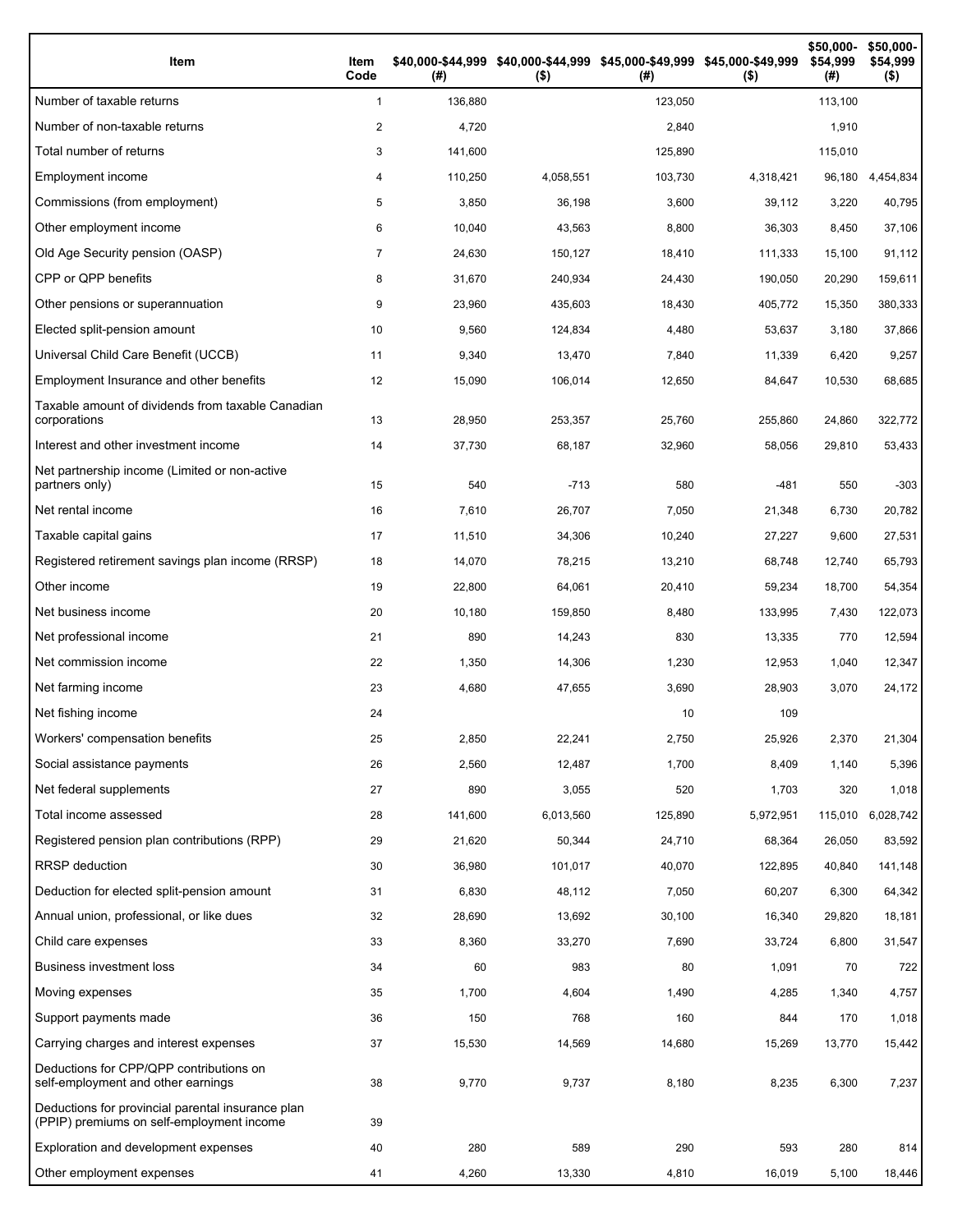| Item                                                                 | Item<br>Code | (# )    | \$40,000-\$44,999 \$40,000-\$44,999 \$45,000-\$49,999 \$45,000-\$49,999<br>$($ \$) | (#)     | $($ \$)   | \$50,000-<br>\$54,999<br>(#) | \$50,000-<br>\$54,999<br>$($ \$) |
|----------------------------------------------------------------------|--------------|---------|------------------------------------------------------------------------------------|---------|-----------|------------------------------|----------------------------------|
| Clergy residence deduction                                           | 42           | 310     | 3,060                                                                              | 270     | 3,182     | 340                          | 4,528                            |
| Other deductions                                                     | 43           | 4,020   | 3,133                                                                              | 3,480   | 3,090     | 3,090                        | 3,471                            |
| Total deductions before adjustments                                  | 44           | 88,500  | 297,257                                                                            | 86,860  | 354,161   | 82,680                       | 395,368                          |
| Social benefits repayment                                            | 45           |         |                                                                                    |         |           |                              |                                  |
| Net income after adjustments                                         | 46           | 141,580 | 5,717,141                                                                          | 125,870 | 5,619,035 | 114,990                      | 5,633,571                        |
| Canadian Forces personnel and police deduction                       | 47           |         |                                                                                    |         |           |                              |                                  |
| Security options deductions                                          | 48           | 90      | 200                                                                                | 90      | 132       | 120                          | 300                              |
| Other payments deductions                                            | 49           | 5,590   | 37,820                                                                             | 4,470   | 36,038    | 3,540                        | 27,718                           |
| Non-capital losses of other years                                    | 50           | 220     | 1,863                                                                              | 170     | 1,656     | 110                          | 1,076                            |
| Net capital losses of other years                                    | 51           | 2,690   | 3,416                                                                              | 2,500   | 3,804     | 2,430                        | 3,658                            |
| Capital gains deduction                                              | 52           | 400     | 4,032                                                                              | 450     | 5,363     | 400                          | 5,537                            |
| Northern residents deductions                                        | 53           | 4,460   | 11,043                                                                             | 4,200   | 10,803    | 4,220                        | 11,306                           |
| Additional deductions                                                | 54           | 820     | 3,345                                                                              | 600     | 2,296     | 460                          | 1,865                            |
| Farming/fishing losses of prior years                                | 55           | 150     | 1,301                                                                              | 130     | 1,124     | 130                          | 1,057                            |
| Total deductions from net income                                     | 56           | 13,760  | 63,158                                                                             | 12,050  | 61,315    | 10,900                       | 52,601                           |
| Taxable income assessed                                              | 57           | 141,510 | 5,654,110                                                                          | 125,810 | 5,558,104 | 114,950                      | 5,581,019                        |
| Basic personal amount                                                | 58           | 141,600 | 1,529,758                                                                          | 125,890 | 1,360,449 | 115,010                      | 1,243,012                        |
| Age amount                                                           | 59           | 24,690  | 141,133                                                                            | 18,450  | 96,271    | 15,130                       | 70,062                           |
| Spouse or common-law partner amount                                  | 60           | 9,910   | 75,397                                                                             | 9,070   | 68,630    | 8,540                        | 65,137                           |
| Amount for eligible dependant                                        | 61           | 5,310   | 55,125                                                                             | 4,960   | 51,160    | 4,210                        | 43,051                           |
| Amount for children 17 and under                                     | 62           | 19,950  | 76,945                                                                             | 19,090  | 73,247    | 18,570                       | 71,809                           |
| Amount for infirm dependants age 18 or older                         | 63           | 40      | 218                                                                                | 40      | 175       | 50                           | 291                              |
| CPP or QPP contributions through employment                          | 64           | 104,920 | 179,190                                                                            | 99,370  | 192,850   | 92,070                       | 194,706                          |
| CPP or QPP contributions on self-employment and<br>other earnings    | 65           | 9,770   | 9,737                                                                              | 8,180   | 8,235     | 6,300                        | 7,237                            |
| Employment Insurance premiums                                        | 66           | 99,940  | 68,893                                                                             | 94,420  | 71,877    | 87,530                       | 68,661                           |
| PPIP premiums paid                                                   | 67           |         |                                                                                    |         |           |                              |                                  |
| PPIP premiums payable on employment income                           | 68           |         |                                                                                    |         |           |                              |                                  |
| PPIP premiums payable on self-employment income                      | 69           |         |                                                                                    |         |           |                              |                                  |
| Volunteer firefighters' amount                                       | 70           | 180     | 543                                                                                | 180     | 534       | 170                          | 504                              |
| Canada employment amount                                             | 71           | 113,210 | 121,620                                                                            | 105,930 | 114,296   | 98,030                       | 105,919                          |
| Public transit amount                                                | 72           | 10,840  | 6,930                                                                              | 9,780   | 6,354     | 8,780                        | 5,819                            |
| Children's fitness amount                                            | 73           | 7,030   | 3,436                                                                              | 7,230   | 3,548     | 7,440                        | 3,695                            |
| Children's arts amount                                               | 74           | 2,410   | 1,168                                                                              | 2,530   | 1,227     | 2,630                        | 1,304                            |
| Home buyers' amount                                                  | 75           | 1,780   | 7,976                                                                              | 1,940   | 8,731     | 1,890                        | 8,588                            |
| Pension income amount                                                | 76           | 27,940  | 54,842                                                                             | 21,000  | 41,149    | 17,290                       | 33,825                           |
| Caregiver amount                                                     | 77           | 1,020   | 4,180                                                                              | 1,080   | 4,530     | 980                          | 4,099                            |
| Disability amount                                                    | 78           | 2,810   | 21,196                                                                             | 2,220   | 16,726    | 1,820                        | 13,755                           |
| Disability amount transferred from a dependant                       | 79           | 1,080   | 10,777                                                                             | 1,140   | 11,508    | 1,060                        | 10,715                           |
| Interest paid on student loans                                       | 80           | 6,050   | 3,144                                                                              | 6,010   | 3,226     | 5,300                        | 2,888                            |
| Tuition, education, and textbook amounts                             | 81           | 13,520  | 96,556                                                                             | 11,400  | 77,267    | 9,660                        | 61,638                           |
| Tuition, education, and textbook amounts transferred<br>from a child | 82           | 2,020   | 8,898                                                                              | 2,270   | 10,396    | 2,220                        | 10,115                           |
| Amounts transferred from spouse or common-law<br>partner             | 83           | 3,750   | 18,123                                                                             | 2,870   | 13,959    | 2,610                        | 12,479                           |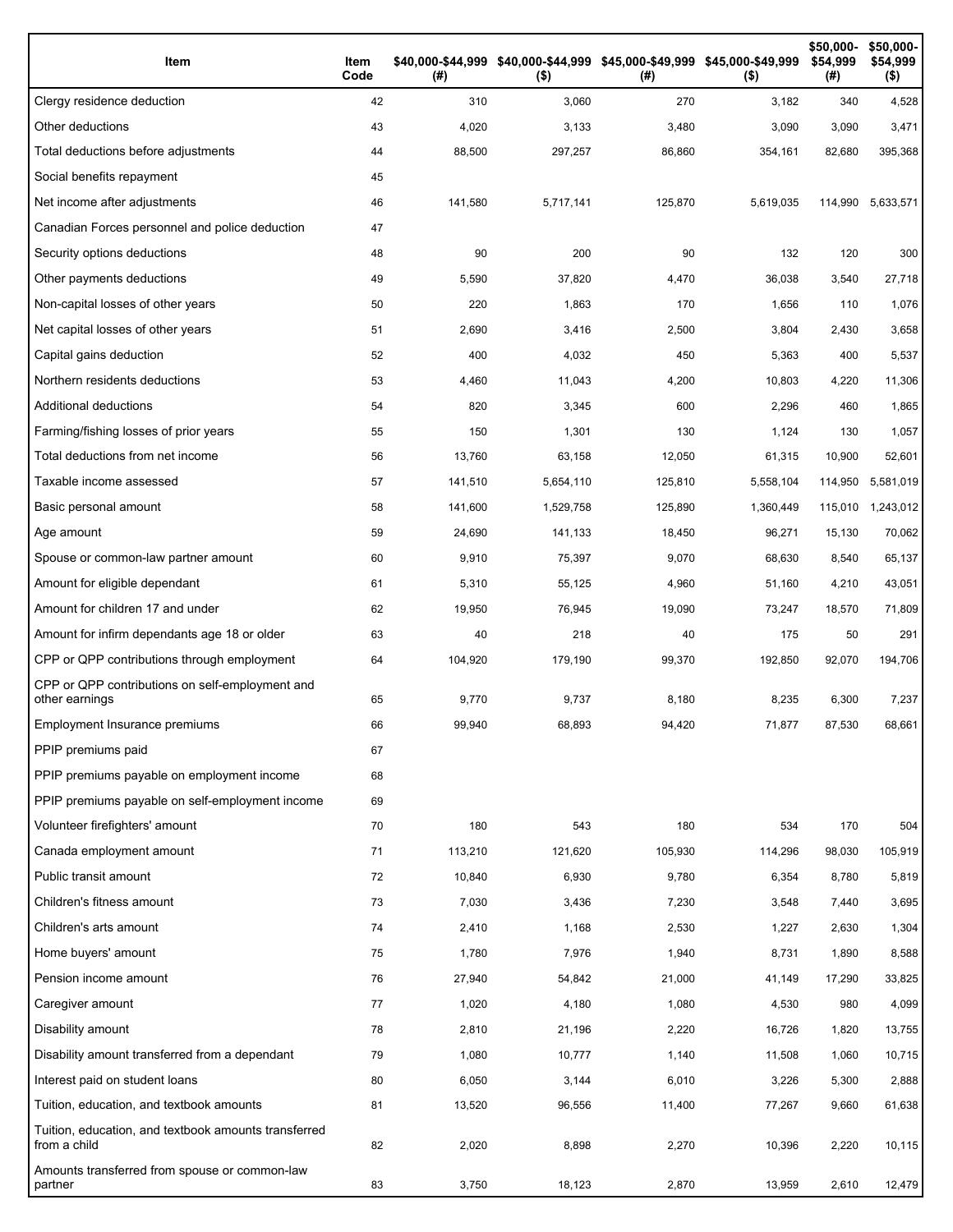| <b>Item</b>                                         | Item<br>Code | \$40.000-\$44.999<br>(#) | $($ \$) | \$40,000-\$44,999 \$45,000-\$49,999 \$45,000-\$49,999<br>(#) | $($ \$) | \$50,000-<br>\$54,999<br>(#) | \$50,000-<br>\$54,999<br>$($ \$) |
|-----------------------------------------------------|--------------|--------------------------|---------|--------------------------------------------------------------|---------|------------------------------|----------------------------------|
| Medical expenses                                    | 84           | 24,470                   | 63,807  | 18,870                                                       | 50,519  | 15,430                       | 41,539                           |
| Total tax credits on personal amounts               | 85           | 141,600                  | 383,955 | 125,890                                                      | 343,052 | 115,010                      | 312,141                          |
| Allowable charitable donations and government gifts | 86           | 35,740                   | 46,730  | 34,310                                                       | 45,444  | 33,020                       | 45,058                           |
| Eligible cultural and ecological gifts              | 87           | 50                       | 37      | 50                                                           | 39      | 40                           | 15                               |
| Total tax credit on donations and gifts             | 88           | 35,560                   | 12,800  | 34,150                                                       | 12,460  | 32,880                       | 12,373                           |
| Total federal non-refundable tax credits            | 89           | 141,600                  | 396,755 | 125,890                                                      | 355,511 | 115,010                      | 324,514                          |
| Federal dividend tax credit                         | 90           | 28,880                   | 30,517  | 25,800                                                       | 32,522  | 24,940                       | 41,605                           |
| Overseas employment tax credit                      | 91           |                          |         |                                                              |         |                              |                                  |
| Minimum tax carryover                               | 92           | 350                      | 686     | 320                                                          | 783     | 300                          | 795                              |
| Basic federal tax                                   | 93           | 133,430                  | 424,833 | 120,460                                                      | 469,878 | 110,470                      | 523,200                          |
| Federal Foreign Tax Credit                          | 94           | 6,690                    | 697     | 6,250                                                        | 798     | 5,990                        | 843                              |
| Federal Political contribution tax credit           | 95           | 1,150                    | 155     | 1,070                                                        | 153     | 1,000                        | 144                              |
| <b>Investment Tax Credit</b>                        | 96           | 80                       | 52      | 110                                                          | 55      | 90                           | 63                               |
| Labour-sponsored funds tax credit                   | 97           |                          |         |                                                              |         |                              |                                  |
| Alternative minimum tax payable                     | 98           |                          |         | 10                                                           | 20      | 20                           | 22                               |
| Net federal tax                                     | 99           | 133,150                  | 423,992 | 120,250                                                      | 468,888 | 110,310                      | 522,169                          |
| CPP contributions on self-employment                | 100          | 9,770                    | 19,473  | 8,180                                                        | 16,470  | 6,300                        | 14,473                           |
| Social Benefits repayment                           | 101          |                          |         |                                                              |         |                              |                                  |
| <b>Net Provincial Tax</b>                           | 102          | 128,430                  | 212,230 | 117,760                                                      | 236,595 | 109,850                      | 262,901                          |
| Total tax payable                                   | 103          | 136,880                  | 655,709 | 123,050                                                      | 721,972 | 113,100                      | 799,553                          |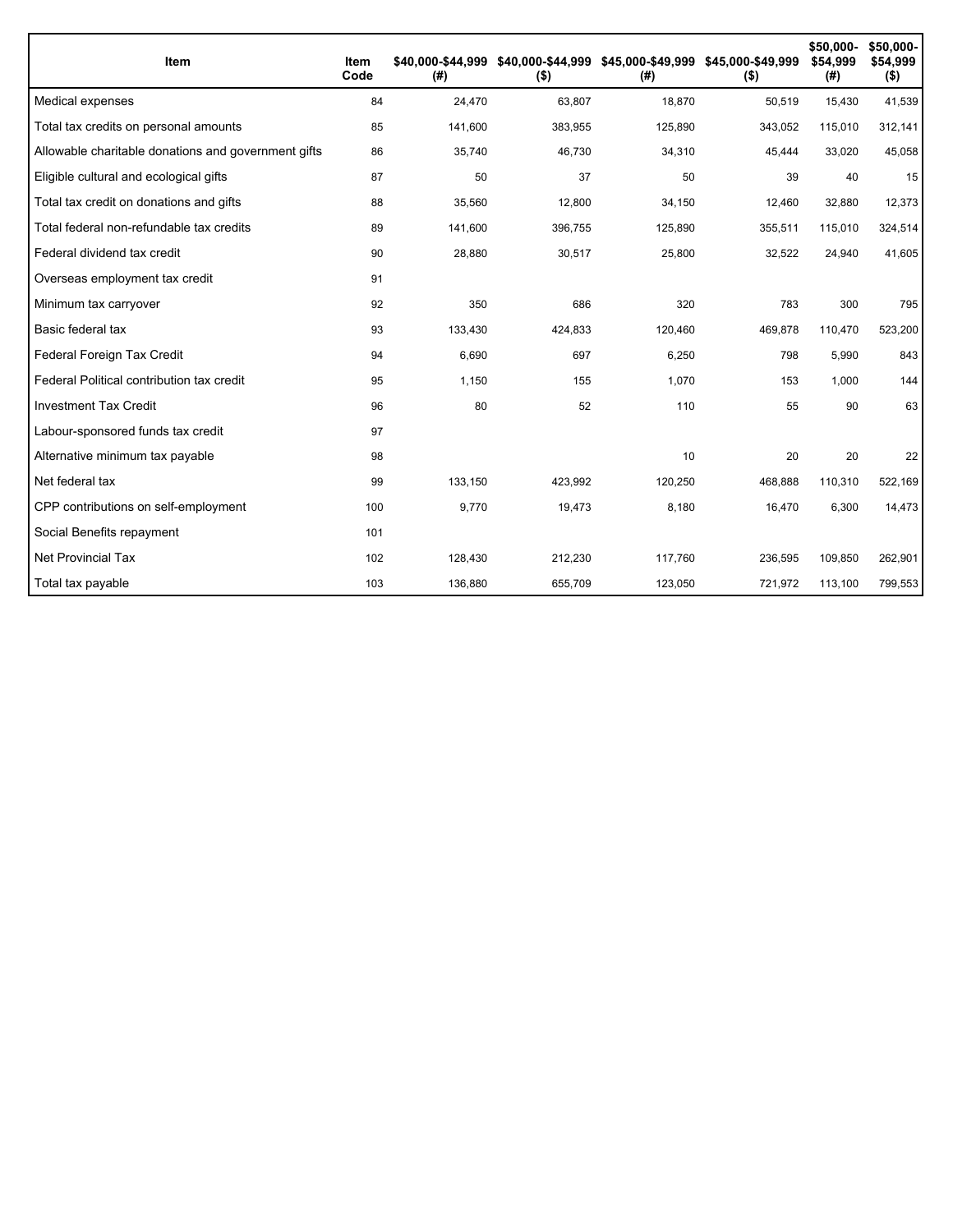| Item                                                                          | Item<br>Code   | (# )    | \$55,000-\$59,999 \$55,000-\$59,999<br>$($ \$) | (# )    | \$60,000-\$69,999 \$60,000-\$69,999 \$70,000-\$79,999 \$70,000-\$79,999<br>$($ \$) | (# )    | $($ \$)    |
|-------------------------------------------------------------------------------|----------------|---------|------------------------------------------------|---------|------------------------------------------------------------------------------------|---------|------------|
| Number of taxable returns                                                     | $\mathbf{1}$   | 101,760 |                                                | 178,270 |                                                                                    | 142,960 |            |
| Number of non-taxable returns                                                 | $\overline{2}$ | 1,180   |                                                | 1,590   |                                                                                    | 660     |            |
| Total number of returns                                                       | 3              | 102,940 |                                                | 179,860 |                                                                                    | 143,620 |            |
| Employment income                                                             | 4              | 88,150  | 4,483,861                                      | 155,200 | 8,911,224                                                                          | 127,630 | 8,522,548  |
| Commissions (from employment)                                                 | 5              | 3,020   | 45,531                                         | 5,330   | 98,768                                                                             | 4,360   | 104,397    |
| Other employment income                                                       | 6              | 7,900   | 32,526                                         | 14,840  | 62,539                                                                             | 13,400  | 52,125     |
| Old Age Security pension (OASP)                                               | $\overline{7}$ | 12,670  | 75,951                                         | 21,340  | 127,548                                                                            | 13,500  | 80,051     |
| CPP or QPP benefits                                                           | 8              | 17,270  | 135,226                                        | 28,760  | 226,180                                                                            | 18,830  | 149,085    |
| Other pensions or superannuation                                              | 9              | 13,020  | 350,613                                        | 21,770  | 625,849                                                                            | 14,490  | 451,312    |
| Elected split-pension amount                                                  | 10             | 2,670   | 31,781                                         | 5,440   | 69,715                                                                             | 3,260   | 40,892     |
| Universal Child Care Benefit (UCCB)                                           | 11             | 5,390   | 7,718                                          | 8,340   | 12,050                                                                             | 5,820   | 8,491      |
| Employment Insurance and other<br>benefits                                    | 12             | 8,850   | 55,862                                         | 13,690  | 83,704                                                                             | 9,430   | 53,623     |
| Taxable amount of dividends from<br>taxable Canadian corporations             | 13             | 23,080  | 299,338                                        | 44,150  | 677,721                                                                            | 36,370  | 636,806    |
| Interest and other investment income                                          | 14             | 27,140  | 50,102                                         | 49,190  | 96,612                                                                             | 39,900  | 81,332     |
| Net partnership income (Limited or<br>non-active partners only)               | 15             | 590     | $-322$                                         | 1,120   | 242                                                                                | 980     | $-267$     |
| Net rental income                                                             | 16             | 6,630   | 20,166                                         | 12,330  | 35,893                                                                             | 10,900  | 30,827     |
| Taxable capital gains                                                         | 17             | 9,010   | 28,607                                         | 17,480  | 67,689                                                                             | 14,530  | 64,441     |
| Registered retirement savings plan<br>income (RRSP)                           | 18             | 11,760  | 61,876                                         | 21,390  | 120,148                                                                            | 17,730  | 106,538    |
| Other income                                                                  | 19             | 17,330  | 50,360                                         | 32,090  | 99,713                                                                             | 26,900  | 83,382     |
| Net business income                                                           | 20             | 6,490   | 109,007                                        | 10,850  | 199,318                                                                            | 8,280   | 160,077    |
| Net professional income                                                       | 21             | 670     | 13,033                                         | 1,280   | 26,664                                                                             | 1,150   | 26,763     |
| Net commission income                                                         | 22             | 920     | 12,149                                         | 1,610   | 26,605                                                                             | 1,120   | 22,492     |
| Net farming income                                                            | 23             | 2,880   | 22,324                                         | 5,340   | 46,175                                                                             | 4,260   | 40,269     |
| Net fishing income                                                            | 24             | 10      | 14                                             | 20      | 77                                                                                 | 10      | 170        |
| Workers' compensation benefits                                                | 25             | 2,100   | 18,075                                         | 3,210   | 27,393                                                                             | 2,240   | 18,300     |
| Social assistance payments                                                    | 26             | 750     | 3,582                                          | 950     | 3,319                                                                              | 500     | 1,911      |
| Net federal supplements                                                       | 27             | 240     | 763                                            | 320     | 1,037                                                                              | 180     | 560        |
| Total income assessed                                                         | 28             | 102,940 | 5,913,564                                      | 179,860 | 11,657,251                                                                         | 143,620 | 10,745,212 |
| Registered pension plan contributions<br>(RPP)                                | 29             | 27,260  | 98,098                                         | 50,580  | 212,355                                                                            | 44,890  | 226,527    |
| RRSP deduction                                                                | 30             | 39,610  | 149,747                                        | 74,970  | 322,463                                                                            | 67,560  | 334,179    |
| Deduction for elected split-pension<br>amount                                 | 31             | 5,550   | 65,089                                         | 8,820   | 114,139                                                                            | 6,780   | 88,206     |
| Annual union, professional, or like<br>dues                                   | 32             | 29,290  | 19,907                                         | 51,740  | 39,851                                                                             | 44,970  | 40,582     |
| Child care expenses                                                           | 33             | 5,910   | 29,209                                         | 9,610   | 50,163                                                                             | 7,130   | 40,132     |
| Business investment loss                                                      | 34             | 80      | 1,345                                          | 140     | 2,441                                                                              | 130     | 2,675      |
| Moving expenses                                                               | 35             | 1,170   | 4,529                                          | 2,100   | 9,423                                                                              | 1,710   | 9,088      |
| Support payments made                                                         | 36             | 170     | 1,110                                          | 410     | 2,935                                                                              | 400     | 3,036      |
| Carrying charges and interest<br>expenses                                     | 37             | 12,950  | 14,894                                         | 23,990  | 30,138                                                                             | 20,390  | 29,566     |
| Deductions for CPP/QPP contributions<br>on self-employment and other earnings | 38             | 4,710   | 5,999                                          | 6,980   | 9,778                                                                              | 4,680   | 7,016      |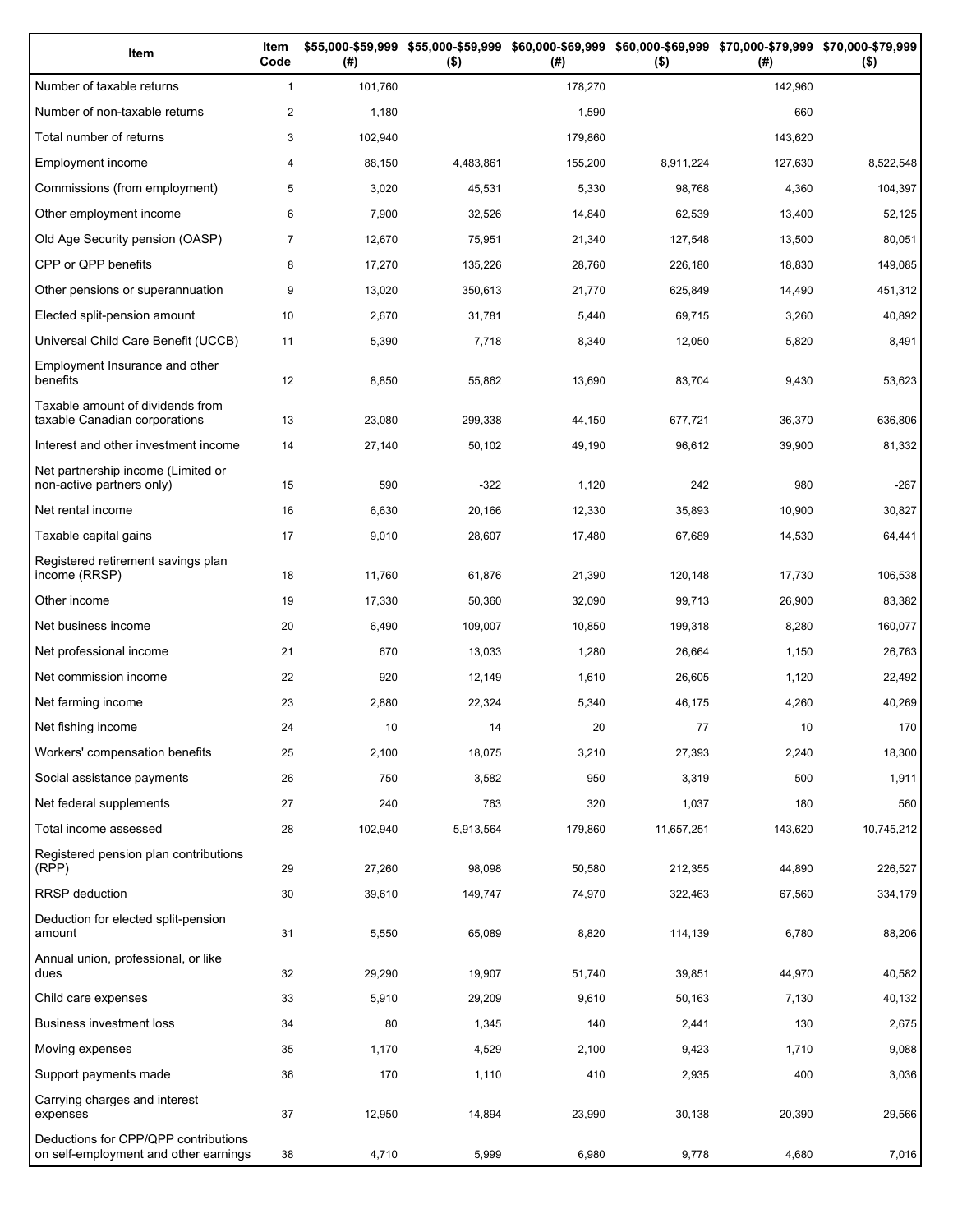| Item                                                                                              | Item<br>Code | (#)     | $($ \$)   | \$55,000-\$59,999 \$55,000-\$59,999 \$60,000-\$69,999 \$60,000-\$69,999 \$70,000-\$79,999 \$70,000-\$79,999<br>(#) | $($ \$)    | (# )    | $($ \$)   |
|---------------------------------------------------------------------------------------------------|--------------|---------|-----------|--------------------------------------------------------------------------------------------------------------------|------------|---------|-----------|
| Deductions for provincial parental<br>insurance plan (PPIP) premiums on<br>self-employment income | 39           |         |           |                                                                                                                    |            |         |           |
| Exploration and development expenses                                                              | 40           | 290     | 711       | 640                                                                                                                | 2,626      | 630     | 2,732     |
| Other employment expenses                                                                         | 41           | 5,200   | 19,507    | 10,520                                                                                                             | 42,910     | 9,850   | 43,721    |
| Clergy residence deduction                                                                        | 42           | 340     | 4,950     | 640                                                                                                                | 10,755     | 460     | 8,553     |
| Other deductions                                                                                  | 43           | 2,650   | 2,788     | 4,470                                                                                                              | 6,326      | 3,380   | 5,226     |
| Total deductions before adjustments                                                               | 44           | 77,110  | 417,950   | 138,190                                                                                                            | 856,347    | 116,110 | 841,260   |
| Social benefits repayment                                                                         | 45           |         |           | 6,010                                                                                                              | 6,393      | 11,110  | 10,901    |
| Net income after adjustments                                                                      | 46           | 102,930 | 5,495,421 | 179,840                                                                                                            | 10,795,501 | 143,610 | 9,893,786 |
| Canadian Forces personnel and police<br>deduction                                                 | 47           | 30      | 353       | 180                                                                                                                | 1,939      | 150     | 2,030     |
| Security options deductions                                                                       | 48           | 150     | 412       | 330                                                                                                                | 911        | 380     | 1,030     |
| Other payments deductions                                                                         | 49           | 2,900   | 22,420    | 4,230                                                                                                              | 31,749     | 2,770   | 20,767    |
| Non-capital losses of other years                                                                 | 50           | 120     | 959       | 170                                                                                                                | 1,950      | 130     | 1,580     |
| Net capital losses of other years                                                                 | 51           | 2,260   | 3,570     | 4,540                                                                                                              | 8,089      | 3,770   | 7,455     |
| Capital gains deduction                                                                           | 52           | 400     | 6,630     | 940                                                                                                                | 20,303     | 750     | 18,989    |
| Northern residents deductions                                                                     | 53           | 4,040   | 11,197    | 7,660                                                                                                              | 21,117     | 6,800   | 19,286    |
| Additional deductions                                                                             | 54           | 380     | 1,189     | 590                                                                                                                | 1,384      | 440     | 1,519     |
| Farming/fishing losses of prior years                                                             | 55           | 100     | 799       | 210                                                                                                                | 2,571      | 160     | 1,989     |
| Total deductions from net income                                                                  | 56           | 9,930   | 47,574    | 18,020                                                                                                             | 90,118     | 14,650  | 74,702    |
| Taxable income assessed                                                                           | 57           | 102,920 | 5,447,876 | 179,820                                                                                                            | 10,705,519 | 143,590 | 9,819,126 |
| Basic personal amount                                                                             | 58           | 102,940 | 1,112,839 | 179,860                                                                                                            | 1,944,603  | 143,620 | 1,552,713 |
| Age amount                                                                                        | 59           | 12,700  | 51,124    | 21,400                                                                                                             | 62,698     | 13,520  | 24,621    |
| Spouse or common-law partner<br>amount                                                            | 60           | 7,920   | 59,670    | 14,680                                                                                                             | 110,107    | 13,370  | 101,660   |
| Amount for eligible dependant                                                                     | 61           | 3,520   | 35,952    | 5,680                                                                                                              | 58,005     | 4,020   | 41,062    |
| Amount for children 17 and under                                                                  | 62           | 17,530  | 68,239    | 32,690                                                                                                             | 127,386    | 29,180  | 115,385   |
| Amount for infirm dependants age 18<br>or older                                                   | 63           | 40      | 236       | 80                                                                                                                 | 469        | 60      | 356       |
| CPP or QPP contributions through<br>employment                                                    | 64           | 84,610  | 182,950   | 148,990                                                                                                            | 326,530    | 123,330 | 273,545   |
| CPP or QPP contributions on<br>self-employment and other earnings                                 | 65           | 4,710   | 5,999     | 6,980                                                                                                              | 9,778      | 4,680   | 7,016     |
| Employment Insurance premiums                                                                     | 66           | 80,970  | 64,534    | 141,060                                                                                                            | 113,583    | 116,400 | 94,806    |
| PPIP premiums paid                                                                                | 67           |         |           |                                                                                                                    |            |         |           |
| PPIP premiums payable on<br>employment income                                                     | 68           |         |           |                                                                                                                    |            |         |           |
| PPIP premiums payable on<br>self-employment income                                                | 69           |         |           |                                                                                                                    |            |         |           |
| Volunteer firefighters' amount                                                                    | 70           | 200     | 603       | 360                                                                                                                | 1,071      | 340     | 1,023     |
| Canada employment amount                                                                          | 71           | 89,750  | 97,025    | 157,670                                                                                                            | 170,800    | 129,250 | 140,351   |
| Public transit amount                                                                             | 72           | 7,810   | 5,301     | 13,130                                                                                                             | 8,749      | 10,200  | 6,873     |
| Children's fitness amount                                                                         | 73           | 7,630   | 3,857     | 14,890                                                                                                             | 7,782      | 14,280  | 7,640     |
| Children's arts amount                                                                            | 74           | 2,650   | 1,316     | 5,410                                                                                                              | 2,719      | 5,220   | 2,690     |
| Home buyers' amount                                                                               | 75           | 1,840   | 8,447     | 3,540                                                                                                              | 16,270     | 3,030   | 14,046    |
| Pension income amount                                                                             | 76           | 14,670  | 28,684    | 24,620                                                                                                             | 48,172     | 16,540  | 32,273    |
| Caregiver amount                                                                                  | 77           | 860     | 3,646     | 1,520                                                                                                              | 6,536      | 1,200   | 5,363     |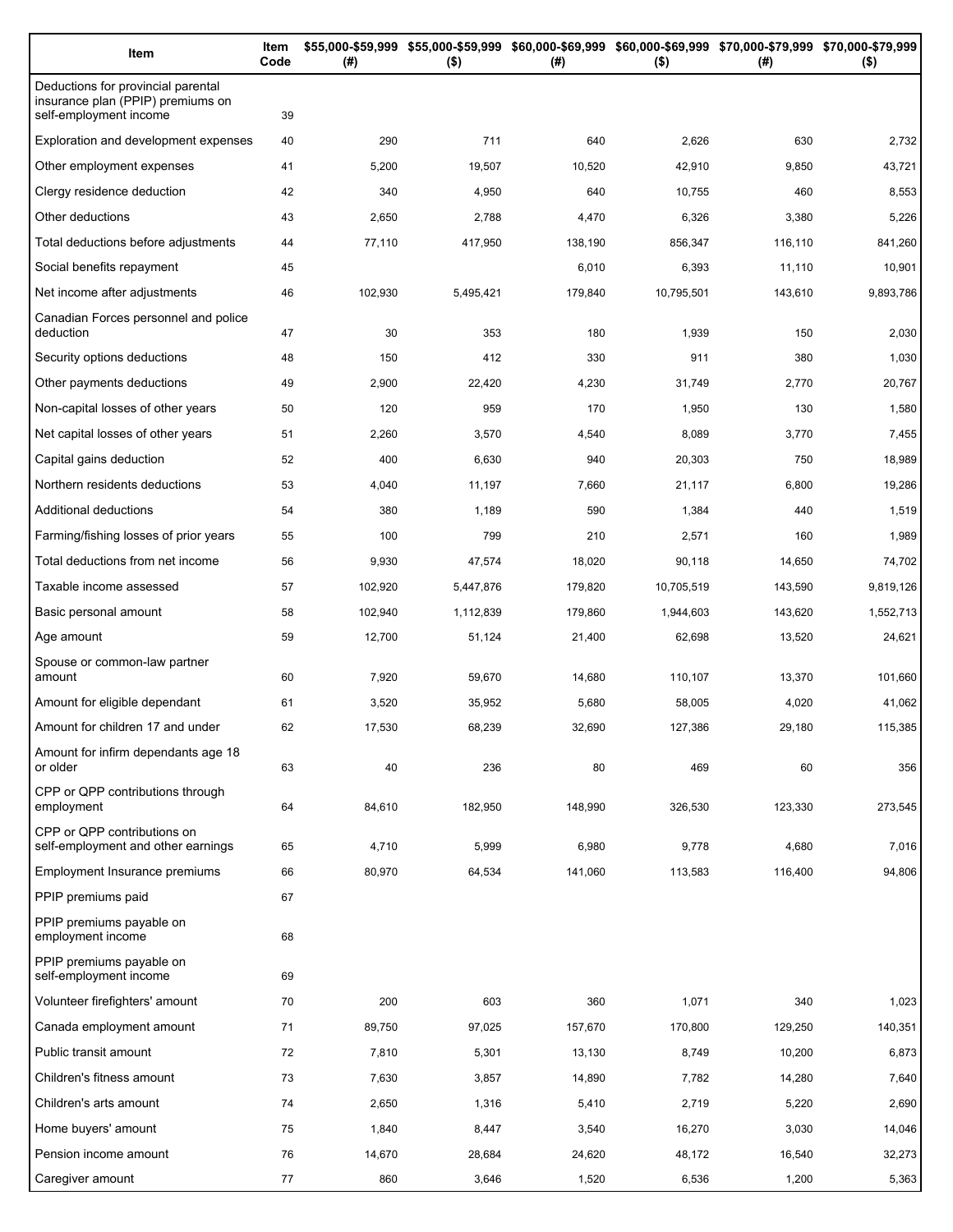| Item                                                                 | Item<br>Code | (#)     | $($ \$) | (#)     | $($ \$)   | \$55,000-\$59,999 \$55,000-\$59,999 \$60,000-\$69,999 \$60,000-\$69,999 \$70,000-\$79,999 \$70,000-\$79,999<br>(#) | $($ \$)   |
|----------------------------------------------------------------------|--------------|---------|---------|---------|-----------|--------------------------------------------------------------------------------------------------------------------|-----------|
| Disability amount                                                    | 78           | 1,350   | 10,187  | 2,130   | 16,081    | 1,290                                                                                                              | 9,699     |
| Disability amount transferred from a<br>dependant                    | 79           | 1,030   | 10,453  | 1,870   | 19,156    | 1,740                                                                                                              | 18,533    |
| Interest paid on student loans                                       | 80           | 4,710   | 2,670   | 8,320   | 5,118     | 7,050                                                                                                              | 4,505     |
| Tuition, education, and textbook<br>amounts                          | 81           | 8,180   | 50,268  | 13,490  | 91,102    | 9,920                                                                                                              | 57,442    |
| Tuition, education, and textbook<br>amounts transferred from a child | 82           | 2,280   | 10,674  | 4,460   | 20,601    | 4,070                                                                                                              | 18,949    |
| Amounts transferred from spouse or<br>common-law partner             | 83           | 2,350   | 11,290  | 3,980   | 18,823    | 3,160                                                                                                              | 14,539    |
| Medical expenses                                                     | 84           | 12,280  | 33,633  | 18,730  | 55,415    | 11,710                                                                                                             | 35,183    |
| Total tax credits on personal amounts                                | 85           | 102,940 | 278,957 | 179,860 | 486,261   | 143,620                                                                                                            | 387,068   |
| Allowable charitable donations and<br>government gifts               | 86           | 31,730  | 44,504  | 58,310  | 88,916    | 49,520                                                                                                             | 79,445    |
| Eligible cultural and ecological gifts                               | 87           | 40      | 37      | 80      | 92        | 50                                                                                                                 | 96        |
| Total tax credit on donations and gifts                              | 88           | 31,630  | 12,239  | 58.130  | 24,584    | 49.390                                                                                                             | 21,986    |
| Total federal non-refundable tax credits                             | 89           | 102,940 | 291,195 | 179,860 | 510,845   | 143,620                                                                                                            | 409,053   |
| Federal dividend tax credit                                          | 90           | 23,230  | 39,693  | 44,390  | 90,944    | 36,600                                                                                                             | 86,010    |
| Overseas employment tax credit                                       | 91           | 10      | 46      | 20      | 138       | 40                                                                                                                 | 186       |
| Minimum tax carryover                                                | 92           | 320     | 828     | 670     | 1.646     | 590                                                                                                                | 1,311     |
| Basic federal tax                                                    | 93           | 100,640 | 562,233 | 176,860 | 1,217,175 | 142,300                                                                                                            | 1,235,794 |
| Federal Foreign Tax Credit                                           | 94           | 5,580   | 971     | 10,960  | 2,016     | 9,440                                                                                                              | 2,347     |
| Federal Political contribution tax credit                            | 95           | 1,020   | 150     | 1,780   | 288       | 1,500                                                                                                              | 238       |
| <b>Investment Tax Credit</b>                                         | 96           | 100     | 94      | 230     | 226       | 190                                                                                                                | 172       |
| Labour-sponsored funds tax credit                                    | 97           |         |         |         |           |                                                                                                                    |           |
| Alternative minimum tax payable                                      | 98           | 20      | 37      | 100     | 64        | 360                                                                                                                | 217       |
| Net federal tax                                                      | 99           | 100,480 | 561,043 | 176,640 | 1,214,753 | 142,150                                                                                                            | 1,233,070 |
| CPP contributions on self-employment                                 | 100          | 4,710   | 11,999  | 6,980   | 19,552    | 4,680                                                                                                              | 14,031    |
| Social Benefits repayment                                            | 101          | 1,100   | 351     | 6,010   | 6,393     | 11,110                                                                                                             | 10,901    |
| <b>Net Provincial Tax</b>                                            | 102          | 99,650  | 278,934 | 175,510 | 597,715   | 141,360                                                                                                            | 598,498   |
| Total tax payable                                                    | 103          | 101,760 | 852,337 | 178,270 | 1,838,426 | 142,960                                                                                                            | 1,856,505 |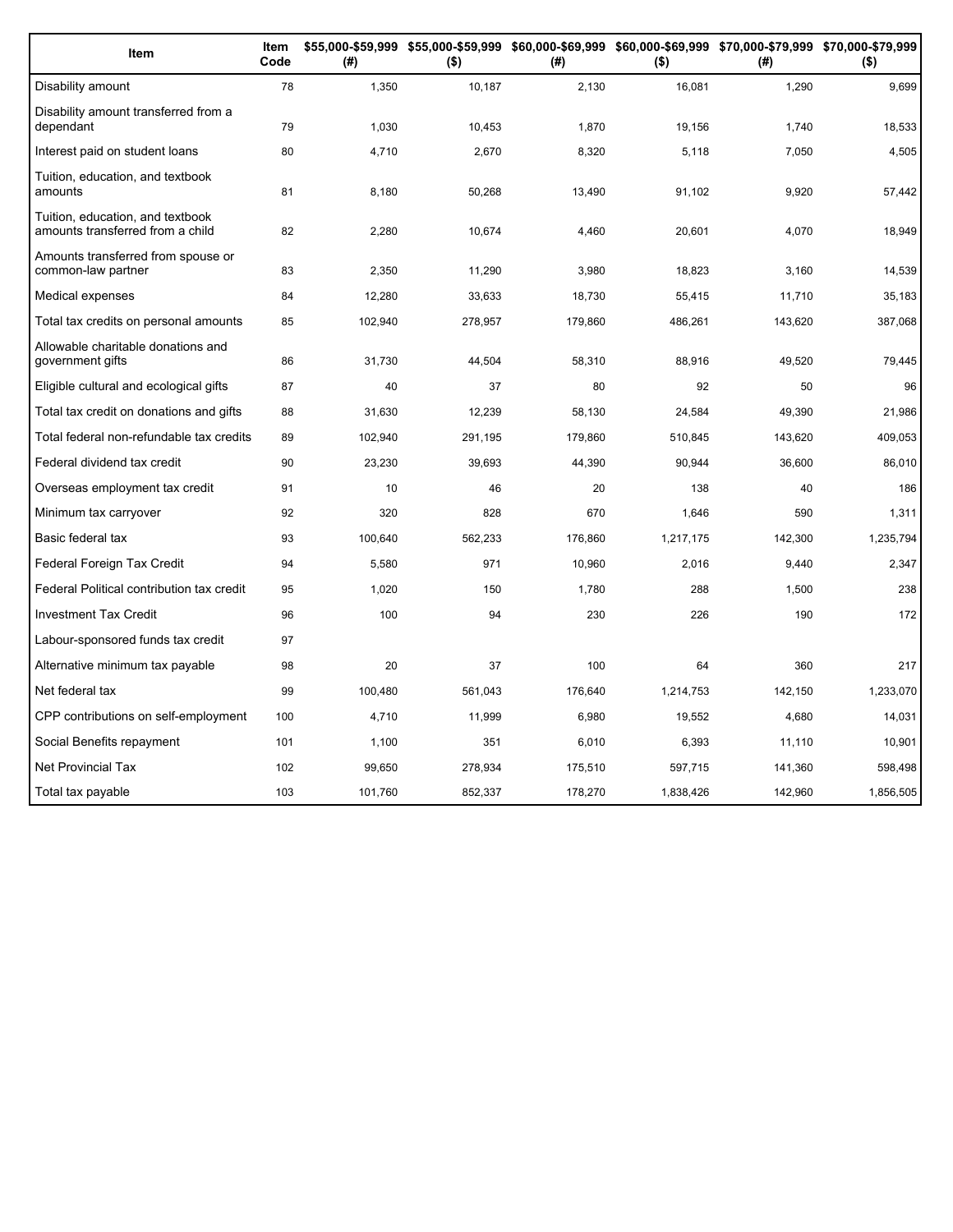| Item                                                              | Item<br>Code   | (# )    | $($ \$)   | (#)     | $($ \$)   | \$80,000-\$89,999 \$80,000-\$89,999 \$90,000-\$99,999 \$90,000-\$99,999 \$100,000-\$149,999 \$100,000-\$149,999<br>(# ) | $($ \$)    |
|-------------------------------------------------------------------|----------------|---------|-----------|---------|-----------|-------------------------------------------------------------------------------------------------------------------------|------------|
| Number of taxable returns                                         | $\mathbf{1}$   | 116,960 |           | 101,200 |           | 234,150                                                                                                                 |            |
| Number of non-taxable returns                                     | $\mathbf{2}$   | 300     |           | 190     |           | 360                                                                                                                     |            |
| Total number of returns                                           | 3              | 117,250 |           | 101,400 |           | 234,510                                                                                                                 |            |
| Employment income                                                 | $\overline{4}$ | 106,000 | 8,044,346 | 93,700  | 8,038,724 | 215,010                                                                                                                 | 22,717,069 |
| Commissions (from employment)                                     | 5              | 3,400   | 100,824   | 2,960   | 112,058   | 8,170                                                                                                                   | 433,752    |
| Other employment income                                           | 6              | 12,210  | 44,936    | 11,830  | 39,384    | 33,810                                                                                                                  | 153,056    |
| Old Age Security pension (OASP)                                   | $\overline{7}$ | 8,690   | 50,640    | 6,000   | 34,070    | 14,060                                                                                                                  | 75,915     |
| CPP or QPP benefits                                               | 8              | 12,690  | 100,912   | 8,940   | 69,866    | 20,430                                                                                                                  | 160,579    |
| Other pensions or superannuation                                  | 9              | 10,200  | 337,277   | 7,160   | 243,292   | 17,260                                                                                                                  | 608,892    |
| Elected split-pension amount                                      | 10             | 2,230   | 27,163    | 1,690   | 16,001    | 3,600                                                                                                                   | 34,164     |
| Universal Child Care Benefit<br>(UCCB)                            | 11             | 4,280   | 6,239     | 3,060   | 4,509     | 4,930                                                                                                                   | 7,512      |
| Employment Insurance and other<br>benefits                        | 12             | 6,420   | 34,350    | 4,510   | 22,880    | 8,890                                                                                                                   | 41,261     |
| Taxable amount of dividends from<br>taxable Canadian corporations | 13             | 31,650  | 634,322   | 27,790  | 536.163   | 82,170                                                                                                                  | 2,168,322  |
| Interest and other investment<br>income                           | 14             | 33,430  | 68,322    | 30,220  | 58,491    | 81,070                                                                                                                  | 199,578    |
| Net partnership income (Limited<br>or non-active partners only)   | 15             | 920     | $-541$    | 880     | 333       | 2,970                                                                                                                   | $-709$     |
| Net rental income                                                 | 16             | 9,700   | 27,794    | 9,040   | 22,914    | 24,310                                                                                                                  | 69,679     |
| Taxable capital gains                                             | 17             | 12,310  | 61,096    | 11,420  | 60,191    | 34,020                                                                                                                  | 240,231    |
| Registered retirement savings<br>plan income (RRSP)               | 18             | 14,870  | 91,546    | 12,810  | 80,291    | 31,710                                                                                                                  | 261,473    |
| Other income                                                      | 19             | 22,800  | 74,272    | 20,790  | 69,600    | 53,870                                                                                                                  | 260,150    |
| Net business income                                               | 20             | 6,540   | 136,717   | 5,220   | 108,717   | 11,790                                                                                                                  | 324,760    |
| Net professional income                                           | 21             | 1,030   | 27,245    | 900     | 27,307    | 2,850                                                                                                                   | 131,765    |
| Net commission income                                             | 22             | 940     | 22,176    | 760     | 19,931    | 1,770                                                                                                                   | 72,537     |
| Net farming income                                                | 23             | 3,560   | 34,627    | 2,850   | 30,129    | 7,550                                                                                                                   | 94,490     |
| Net fishing income                                                | 24             | 10      | 104       | 10      | 154       | 20                                                                                                                      | 81         |
| Workers' compensation benefits                                    | 25             | 1,610   | 12,429    | 1,130   | 9,565     | 2,070                                                                                                                   | 18,364     |
| Social assistance payments                                        | 26             | 310     | 1,058     | 220     | 723       | 420                                                                                                                     | 1,448      |
| Net federal supplements                                           | 27             | 110     | 421       | 80      | 252       | 150                                                                                                                     | 470        |
| Total income assessed                                             | 28             | 117,250 | 9,944,576 | 101,400 | 9,611,189 | 234,510                                                                                                                 | 28,088,338 |
| Registered pension plan<br>contributions (RPP)                    | 29             | 39,570  | 239,346   | 41,210  | 313,471   | 73,740                                                                                                                  | 574,972    |
| <b>RRSP</b> deduction                                             | 30             | 60,420  | 343,004   | 56,800  | 352,513   | 142,970                                                                                                                 | 1,265,895  |
| Deduction for elected<br>split-pension amount                     | 31             | 4,880   | 65,717    | 3,530   | 51,061    | 8,590                                                                                                                   | 137,310    |
| Annual union, professional, or like<br>dues                       | 32             | 39,840  | 40,163    | 41,130  | 47,424    | 75,510                                                                                                                  | 92,270     |
| Child care expenses                                               | 33             | 5,670   | 33,420    | 4,540   | 26,730    | 7,820                                                                                                                   | 47,828     |
| Business investment loss                                          | 34             | 110     | 2,078     | 90      | 1,648     | 330                                                                                                                     | 5,996      |
| Moving expenses                                                   | 35             | 1,270   | 7,393     | 1,010   | 6,646     | 2,310                                                                                                                   | 18,918     |
| Support payments made                                             | 36             | 430     | 3,598     | 430     | 4,190     | 1,560                                                                                                                   | 19,391     |
| Carrying charges and interest<br>expenses                         | 37             | 17,200  | 26,836    | 16,160  | 25,088    | 47,070                                                                                                                  | 90,821     |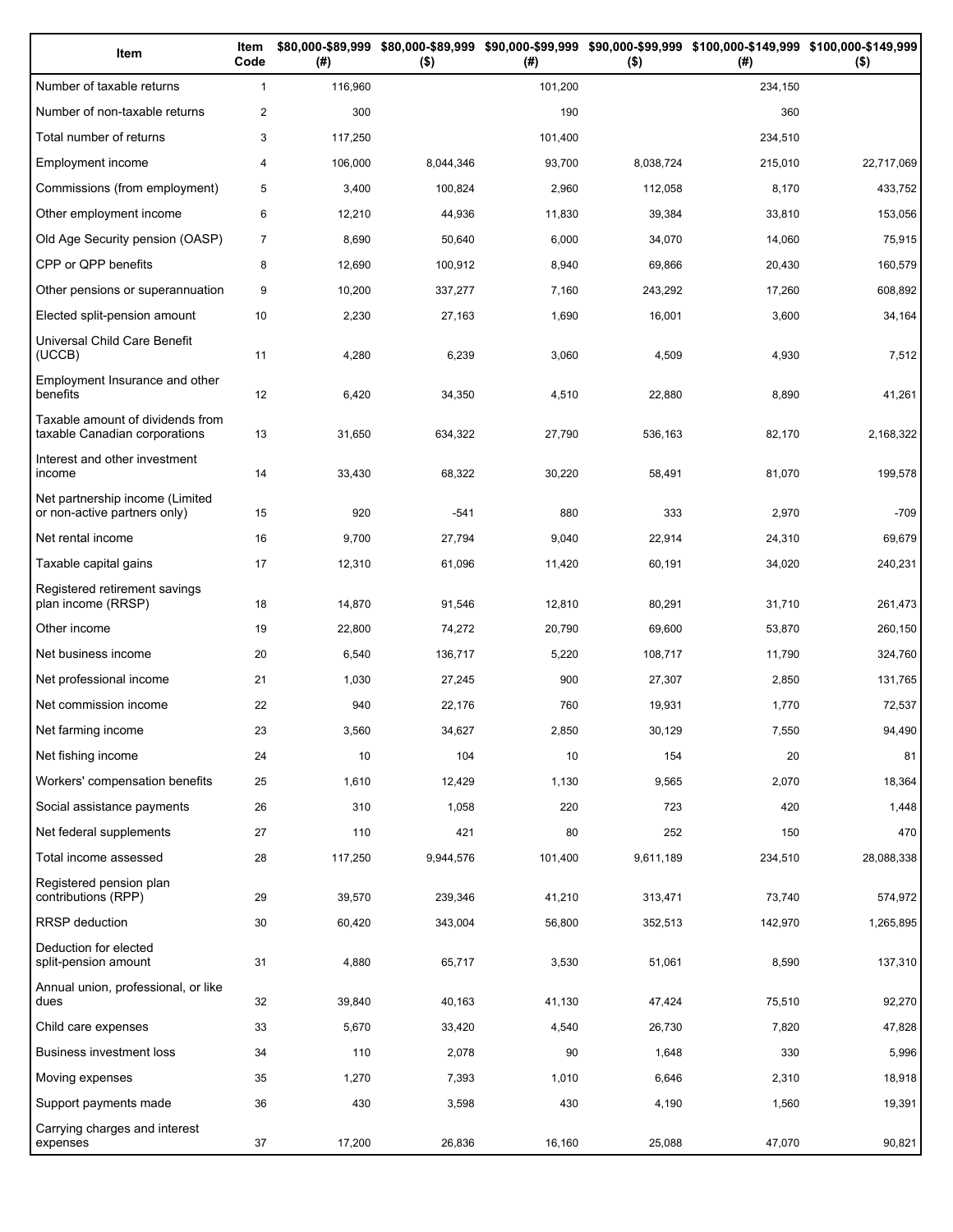| Item                                                                                              | Item<br>Code | (# )    | $($ \$)   | (#)     | $($ \$)   | \$80,000-\$89,999 \$80,000-\$89,999 \$90,000-\$99,999 \$90,000-\$99,999 \$100,000-\$149,999 \$100,000-\$149,999<br>(#) | $($ \$)    |
|---------------------------------------------------------------------------------------------------|--------------|---------|-----------|---------|-----------|------------------------------------------------------------------------------------------------------------------------|------------|
| Deductions for CPP/QPP<br>contributions on self-employment<br>and other earnings                  | 38           | 3,600   | 5,558     | 2,610   | 4,222     | 6,470                                                                                                                  | 10,914     |
| Deductions for provincial parental<br>insurance plan (PPIP) premiums<br>on self-employment income | 39           |         |           |         |           |                                                                                                                        |            |
| <b>Exploration and development</b><br>expenses                                                    | 40           | 540     | 3,099     | 480     | 2,334     | 2,080                                                                                                                  | 14,201     |
| Other employment expenses                                                                         | 41           | 9,010   | 41,382    | 8,810   | 41,070    | 22,640                                                                                                                 | 134,873    |
| Clergy residence deduction                                                                        | 42           | 250     | 4,957     | 150     | 3,175     | 200                                                                                                                    | 4,415      |
| Other deductions                                                                                  | 43           | 2,750   | 5,473     | 2,320   | 4,425     | 5,720                                                                                                                  | 18,302     |
| Total deductions before<br>adjustments                                                            | 44           | 97,470  | 822,047   | 87,880  | 884,034   | 204,960                                                                                                                | 2,436,141  |
| Social benefits repayment                                                                         | 45           | 9,310   | 15,016    | 7,210   | 15,920    | 17,320                                                                                                                 | 63,292     |
| Net income after adjustments                                                                      | 46           | 117,240 | 9,108,059 | 101,390 | 8,711,366 | 234,500                                                                                                                | 25,589,668 |
| Canadian Forces personnel and<br>police deduction                                                 | 47           | 60      | 954       | 30      | 581       | 80                                                                                                                     | 2,043      |
| Security options deductions                                                                       | 48           | 390     | 1,176     | 470     | 1,472     | 2,380                                                                                                                  | 11,817     |
| Other payments deductions                                                                         | 49           | 1,950   | 13,895    | 1,370   | 10,526    | 2,510                                                                                                                  | 20,108     |
| Non-capital losses of other years                                                                 | 50           | 110     | 1,644     | 70      | 1,163     | 160                                                                                                                    | 3,658      |
| Net capital losses of other years                                                                 | 51           | 3,200   | 6,892     | 2,890   | 5,846     | 9,150                                                                                                                  | 23,577     |
| Capital gains deduction                                                                           | 52           | 620     | 18,327    | 610     | 20,252    | 1,840                                                                                                                  | 82,660     |
| Northern residents deductions                                                                     | 53           | 6,360   | 17,792    | 6,310   | 17,966    | 18,660                                                                                                                 | 52,910     |
| Additional deductions                                                                             | 54           | 280     | 1,012     | 220     | 1,235     | 560                                                                                                                    | 5,030      |
| Farming/fishing losses of prior<br>years                                                          | 55           | 160     | 1,445     | 130     | 1,608     | 350                                                                                                                    | 4,887      |
| Total deductions from net income                                                                  | 56           | 12,610  | 63,212    | 11,630  | 60,762    | 34,010                                                                                                                 | 206,841    |
| Taxable income assessed                                                                           | 57           | 117,230 | 9,044,901 | 101,380 | 8,650,743 | 234,460                                                                                                                | 25,383,272 |
| Basic personal amount                                                                             | 58           | 117,250 | 1,267,852 | 101,400 | 1,096,469 | 234,510                                                                                                                | 2,535,290  |
| Age amount                                                                                        | 59           | 4,860   | 7,855     | 2,000   | 3,042     | 1,400                                                                                                                  | 2,207      |
| Spouse or common-law partner<br>amount                                                            | 60           | 11,900  | 90,295    | 10,940  | 83,823    | 32,690                                                                                                                 | 255,880    |
| Amount for eligible dependant                                                                     | 61           | 3,250   | 32,882    | 2,790   | 28,328    | 5,100                                                                                                                  | 51,442     |
| Amount for children 17 and under                                                                  | 62           | 26,840  | 107,217   | 25,230  | 101,390   | 65,830                                                                                                                 | 270,098    |
| Amount for infirm dependants age<br>18 or older                                                   | 63           | 40      | 196       | 30      | 157       | 110                                                                                                                    | 615        |
| CPP or QPP contributions<br>through employment                                                    | 64           | 102,960 | 229,603   | 91,590  | 206,101   | 209,570                                                                                                                | 471,645    |
| CPP or QPP contributions on<br>self-employment and other                                          |              |         |           |         |           |                                                                                                                        |            |
| earnings                                                                                          | 65           | 3,600   | 5,558     | 2,610   | 4,222     | 6,470                                                                                                                  | 10,914     |
| Employment Insurance premiums                                                                     | 66           | 96,260  | 78,940    | 86,270  | 71,258    | 192,160                                                                                                                | 158,988    |
| PPIP premiums paid                                                                                | 67           |         |           |         |           |                                                                                                                        |            |
| PPIP premiums payable on<br>employment income                                                     | 68           |         |           |         |           |                                                                                                                        |            |
| PPIP premiums payable on<br>self-employment income                                                | 69           |         |           |         |           |                                                                                                                        |            |
| Volunteer firefighters' amount                                                                    | 70           | 310     | 915       | 240     | 711       | 510                                                                                                                    | 1,533      |
| Canada employment amount                                                                          | 71           | 107,160 | 116,539   | 94,610  | 103,043   | 217,090                                                                                                                | 236,544    |
| Public transit amount                                                                             | 72           | 8,460   | 5,755     | 6,920   | 4,720     | 16,670                                                                                                                 | 11,438     |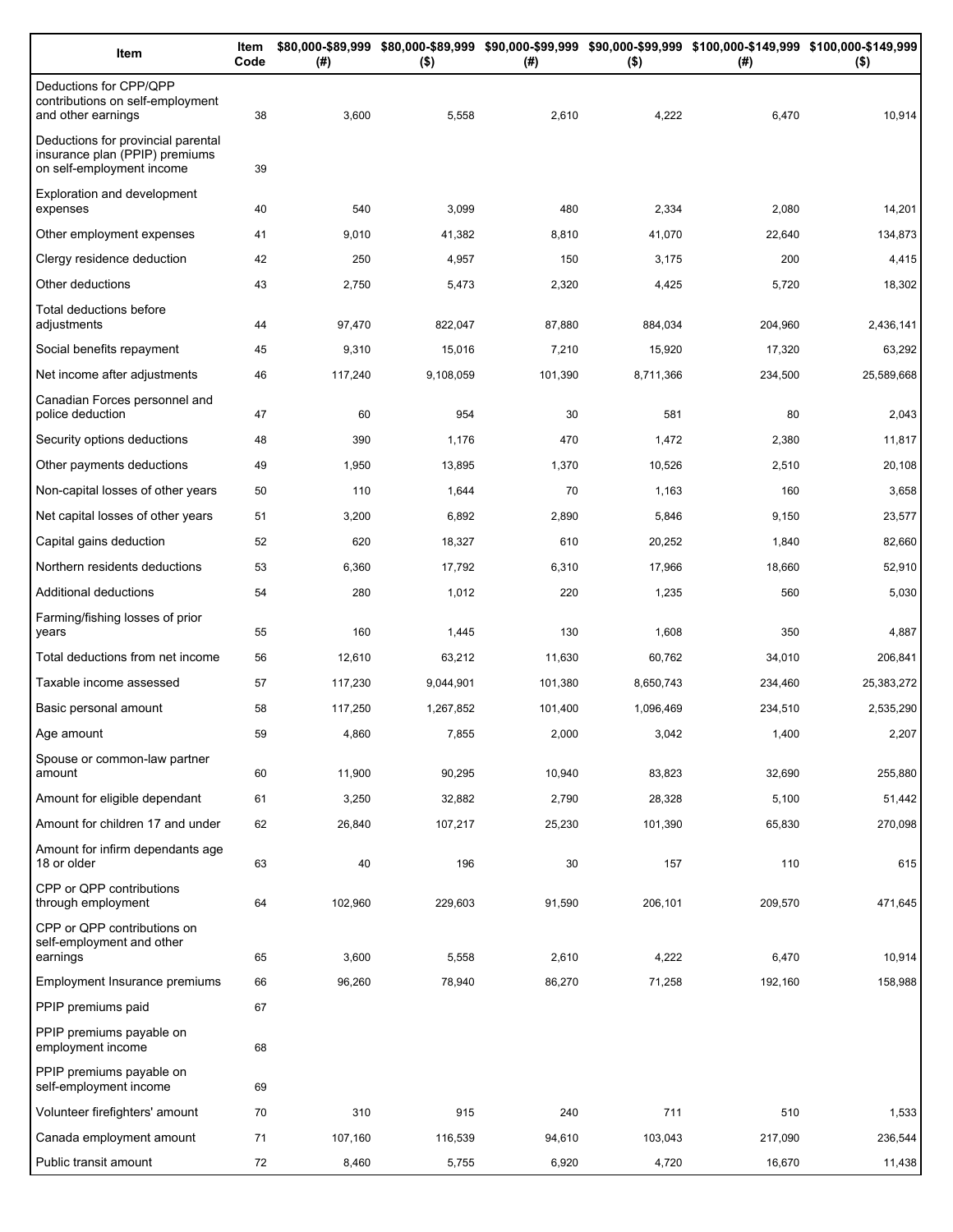| Item                                                                 | Item<br>Code | (#)     | $($ \$)   | (# )    | $($ \$)   | \$80,000-\$89,999 \$80,000-\$89,999 \$90,000-\$99,999 \$90,000-\$99,999 \$100,000-\$149,999 \$100,000-\$149,999<br>(#) | $($ \$)   |
|----------------------------------------------------------------------|--------------|---------|-----------|---------|-----------|------------------------------------------------------------------------------------------------------------------------|-----------|
| Children's fitness amount                                            | 73           | 14,250  | 8,038     | 14,630  | 8,733     | 39,460                                                                                                                 | 24,582    |
| Children's arts amount                                               | 74           | 5,510   | 2,885     | 5,810   | 3,106     | 15,970                                                                                                                 | 9,056     |
| Home buyers' amount                                                  | 75           | 2,300   | 10,790    | 1,720   | 8,051     | 3,750                                                                                                                  | 17,854    |
| Pension income amount                                                | 76           | 11,700  | 22,871    | 8,530   | 16,638    | 20,090                                                                                                                 | 39,111    |
| Caregiver amount                                                     | 77           | 1,020   | 4,704     | 820     | 3,863     | 2,160                                                                                                                  | 10,360    |
| Disability amount                                                    | 78           | 870     | 6,606     | 580     | 4,352     | 1,280                                                                                                                  | 9,663     |
| Disability amount transferred from<br>a dependant                    | 79           | 1,400   | 15,329    | 1,290   | 13,754    | 3,420                                                                                                                  | 37,223    |
| Interest paid on student loans                                       | 80           | 5,280   | 3,210     | 3,730   | 2,079     | 6,070                                                                                                                  | 3,209     |
| Tuition, education, and textbook<br>amounts                          | 81           | 6,930   | 35,694    | 5,350   | 24,198    | 9,950                                                                                                                  | 46,826    |
| Tuition, education, and textbook<br>amounts transferred from a child | 82           | 4,020   | 19,128    | 4,640   | 22,898    | 12,840                                                                                                                 | 64,426    |
| Amounts transferred from spouse<br>or common-law partner             | 83           | 2,680   | 11,968    | 2,270   | 9,959     | 5,780                                                                                                                  | 24,417    |
| Medical expenses                                                     | 84           | 8,430   | 26,997    | 6,740   | 21,747    | 16,480                                                                                                                 | 57,908    |
| Total tax credits on personal<br>amounts                             | 85           | 117,250 | 316,799   | 101,400 | 276,428   | 234,510                                                                                                                | 652,759   |
| Allowable charitable donations<br>and government gifts               | 86           | 43,000  | 71,583    | 40,200  | 71,841    | 101,160                                                                                                                | 201,645   |
| Eligible cultural and ecological<br>gifts                            | 87           | 50      | 116       | 40      | 169       | 90                                                                                                                     | 467       |
| Total tax credit on donations and<br>gifts                           | 88           | 42,910  | 19,855    | 40,120  | 19,993    | 101,010                                                                                                                | 56,312    |
| Total federal non-refundable tax<br>credits                          | 89           | 117,250 | 336,654   | 101,400 | 296,422   | 234,510                                                                                                                | 709,070   |
| Federal dividend tax credit                                          | 90           | 31,880  | 85,582    | 27,970  | 72,330    | 82,450                                                                                                                 | 292,907   |
| Overseas employment tax credit                                       | 91           | 40      | 234       | 50      | 379       | 400                                                                                                                    | 4,136     |
| Minimum tax carryover                                                | 92           | 540     | 1,068     | 430     | 908       | 1,560                                                                                                                  | 3,068     |
| Basic federal tax                                                    | 93           | 116,640 | 1,217,754 | 101,050 | 1,243,947 | 233,960                                                                                                                | 4,101,250 |
| Federal Foreign Tax Credit                                           | 94           | 8,190   | 2,301     | 7,480   | 2,642     | 23,980                                                                                                                 | 14,067    |
| Federal Political contribution tax<br>credit                         | 95           | 1,220   | 190       | 1,110   | 179       | 2,980                                                                                                                  | 543       |
| Investment Tax Credit                                                | 96           | 180     | 189       | 170     | 195       | 660                                                                                                                    | 870       |
| Labour-sponsored funds tax credit                                    | 97           |         |           |         |           | 10                                                                                                                     | 5         |
| Alternative minimum tax payable                                      | 98           | 760     | 415       | 780     | 591       | 2,880                                                                                                                  | 3,810     |
| Net federal tax                                                      | 99           | 116,550 | 1,215,106 | 100,970 | 1,240,989 | 233,740                                                                                                                | 4,085,913 |
| CPP contributions on<br>self-employment                              | 100          | 3,600   | 11,116    | 2,610   | 8,445     | 6,470                                                                                                                  | 21,829    |
| Social Benefits repayment                                            | 101          | 9,310   | 15,016    | 7,210   | 15,920    | 17,320                                                                                                                 | 63,292    |
| Net Provincial Tax                                                   | 102          | 116,130 | 585,442   | 100,660 | 586,453   | 232,960                                                                                                                | 1,830,309 |
| Total tax payable                                                    | 103          | 116,960 | 1,826,687 | 101,200 | 1,851,812 | 234,150                                                                                                                | 6,001,348 |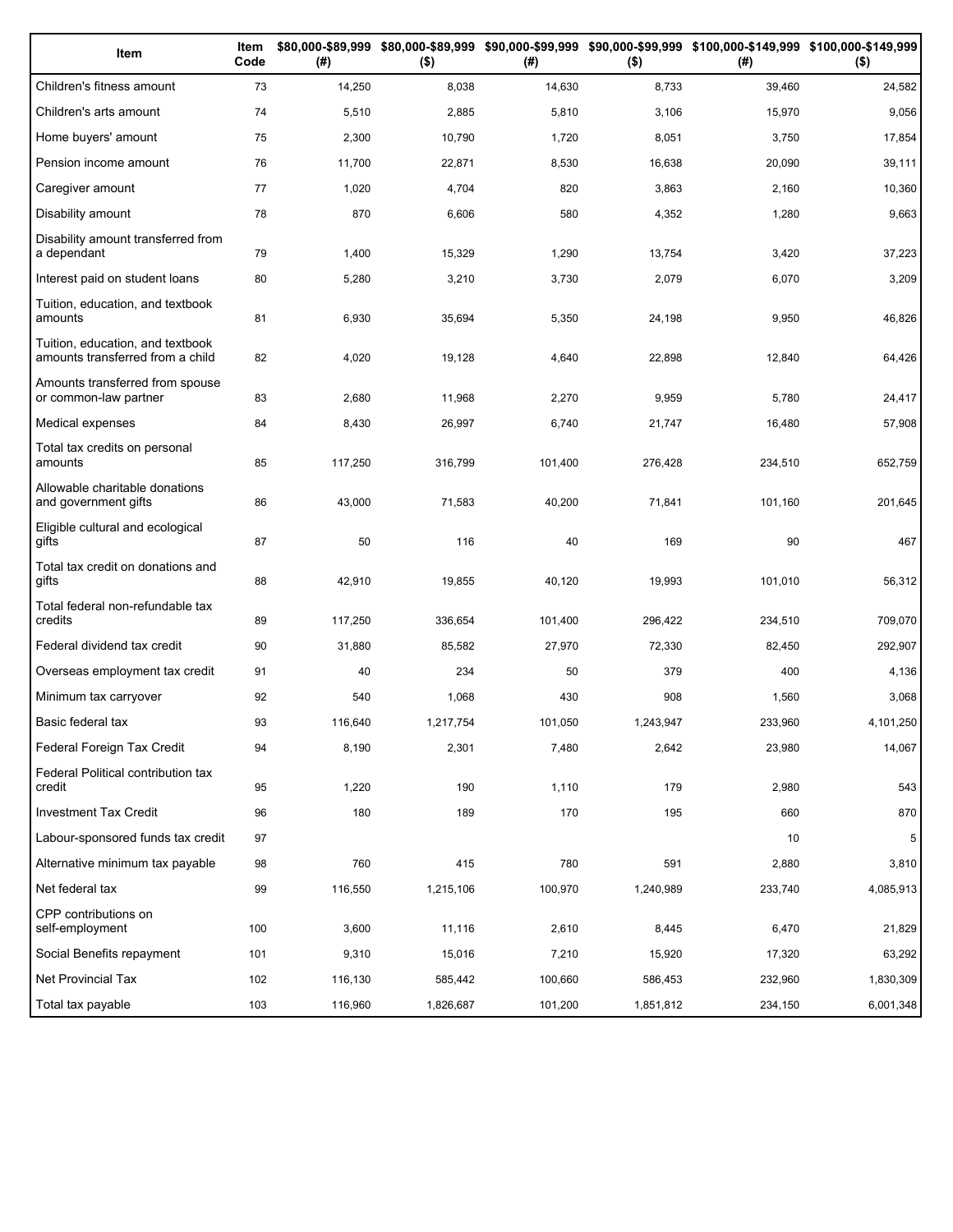| Item                                                                                           | Item<br>Code   | \$150,000-\$249,999 \$150,000-\$249,999<br>(#) | $($ \$)    | \$250,000<br>and<br>over (#) | \$250,000<br>and over<br>$($ \$) |
|------------------------------------------------------------------------------------------------|----------------|------------------------------------------------|------------|------------------------------|----------------------------------|
| Number of taxable returns                                                                      | 1              | 108,640                                        |            | 48,880                       |                                  |
| Number of non-taxable returns                                                                  | 2              | 200                                            |            | 130                          |                                  |
| Total number of returns                                                                        | 3              | 108,840                                        |            | 49,010                       |                                  |
| Employment income                                                                              | 4              | 98,070                                         | 15,373,553 | 42,050                       | 15,765,298                       |
| Commissions (from employment)                                                                  | 5              | 4,860                                          | 474,205    | 2,520                        | 726,550                          |
| Other employment income                                                                        | 6              | 17,950                                         | 195,182    | 8,350                        | 523,681                          |
| Old Age Security pension (OASP)                                                                | $\overline{7}$ | 7,740                                          | 38,845     | 6,060                        | 27,410                           |
| CPP or QPP benefits                                                                            | 8              | 10,140                                         | 80,988     | 7,100                        | 59,118                           |
| Other pensions or superannuation                                                               | 9              | 8,600                                          | 345,241    | 5,170                        | 344,610                          |
| Elected split-pension amount                                                                   | 10             | 1,330                                          | 9,275      | 750                          | 4,278                            |
| Universal Child Care Benefit (UCCB)                                                            | 11             | 1,500                                          | 2,366      | 370                          | 600                              |
| Employment Insurance and other benefits                                                        | 12             | 1,640                                          | 7,262      | 180                          | 1,169                            |
| Taxable amount of dividends from taxable Canadian corporations                                 | 13             | 56,770                                         | 2,074,876  | 35,790                       | 5,235,421                        |
| Interest and other investment income                                                           | 14             | 51,240                                         | 194,979    | 33,860                       | 619,269                          |
| Net partnership income (Limited or non-active partners only)                                   | 15             | 2,850                                          | 2,396      | 4,380                        | 19,046                           |
| Net rental income                                                                              | 16             | 14,250                                         | 53,561     | 8,310                        | 89,978                           |
| Taxable capital gains                                                                          | 17             | 25,850                                         | 345,768    | 19,690                       | 1,822,901                        |
| Registered retirement savings plan income (RRSP)                                               | 18             | 13,480                                         | 191,894    | 3,750                        | 243,409                          |
| Other income                                                                                   | 19             | 34,540                                         | 283,633    | 21,740                       | 879,875                          |
| Net business income                                                                            | 20             | 4,960                                          | 214,657    | 2,410                        | 206,211                          |
| Net professional income                                                                        | 21             | 2,160                                          | 210,687    | 2,160                        | 578,773                          |
| Net commission income                                                                          | 22             | 820                                            | 60,822     | 330                          | 42,456                           |
| Net farming income                                                                             | 23             | 4,150                                          | 78,539     | 2,620                        | 70,880                           |
| Net fishing income                                                                             | 24             |                                                |            |                              |                                  |
| Workers' compensation benefits                                                                 | 25             | 500                                            | 9,374      | 120                          | 3,641                            |
| Social assistance payments                                                                     | 26             | 240                                            | 628        | 150                          | 382                              |
| Net federal supplements                                                                        | 27             | 110                                            | 393        | 100                          | 266                              |
| Total income assessed                                                                          | 28             | 108,840                                        | 20,256,292 |                              | 49,010 27,268,425                |
| Registered pension plan contributions (RPP)                                                    | 29             | 27,300                                         | 189,031    | 8,540                        | 76,595                           |
| RRSP deduction                                                                                 | 30             | 71,270                                         | 996,265    | 31,100                       | 629,955                          |
| Deduction for elected split-pension amount                                                     | 31             | 4,250                                          | 70,897     | 2,150                        | 42,798                           |
| Annual union, professional, or like dues                                                       | 32             | 24,710                                         | 29,740     | 7,410                        | 5,998                            |
| Child care expenses                                                                            | 33             | 2,720                                          | 18,350     | 830                          | 5,775                            |
| Business investment loss                                                                       | 34             | 200                                            | 8,196      | 180                          | 15,929                           |
| Moving expenses                                                                                | 35             | 880                                            | 10,253     | 190                          | 3,175                            |
| Support payments made                                                                          | 36             | 1,380                                          | 28,637     | 1,020                        | 47,581                           |
| Carrying charges and interest expenses                                                         | 37             | 32,080                                         | 96,039     | 24,980                       | 257,704                          |
| Deductions for CPP/QPP contributions on self-employment and other earnings                     | 38             | 3,540                                          | 6,274      | 2,320                        | 4,377                            |
| Deductions for provincial parental insurance plan (PPIP) premiums on<br>self-employment income | 39             |                                                |            |                              |                                  |
| Exploration and development expenses                                                           | 40             | 2,510                                          | 26,760     | 4,660                        | 173,345                          |
| Other employment expenses                                                                      | 41             | 10,200                                         | 96,546     | 4,080                        | 65,397                           |
| Clergy residence deduction                                                                     | 42             | 30                                             | 868        |                              |                                  |
| Other deductions                                                                               | 43             | 3,110                                          | 26,846     | 2,480                        | 83,277                           |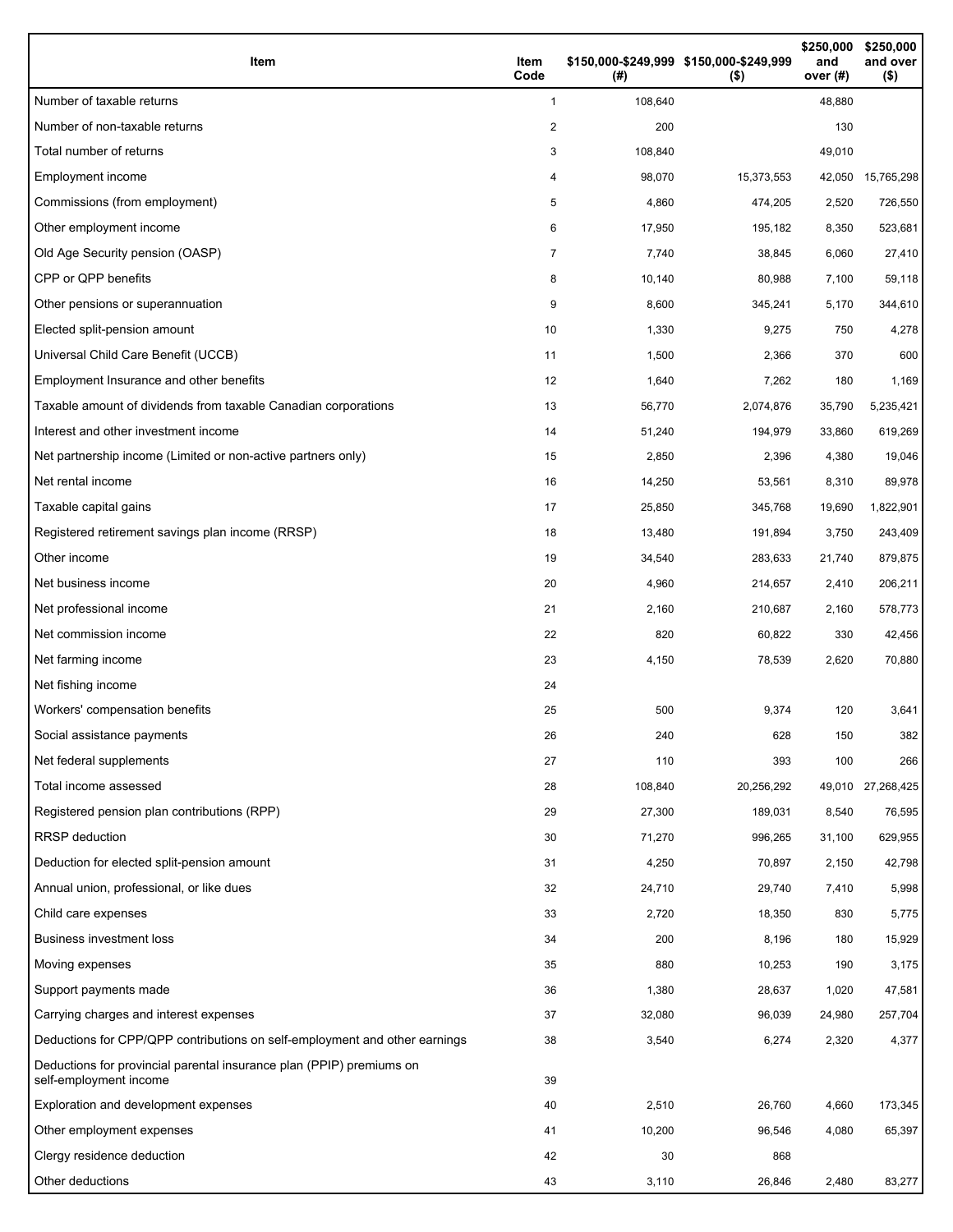| Item                                                              | <b>Item Code</b> | (#)     | \$150,000-\$249,999 \$150,000-\$249,999<br>$($ \$) | \$250,000<br>and<br>over (#) | \$250,000<br>and over<br>$($ \$) |
|-------------------------------------------------------------------|------------------|---------|----------------------------------------------------|------------------------------|----------------------------------|
| Total deductions before adjustments                               | 44               | 97,530  | 1,604,717                                          | 44,060                       | 1,412,027                        |
| Social benefits repayment                                         | 45               | 7,130   | 38,980                                             | 4,600                        | 27,217                           |
| Net income after adjustments                                      | 46               | 108,830 | 18,615,671                                         | 49,000                       | 25,834,536                       |
| Canadian Forces personnel and police deduction                    | 47               |         |                                                    |                              |                                  |
| Security options deductions                                       | 48               | 3,650   | 40,453                                             | 4,460                        | 580,194                          |
| Other payments deductions                                         | 49               | 740     | 10,019                                             | 270                          | 3,846                            |
| Non-capital losses of other years                                 | 50               | 70      | 2,684                                              | 60                           | 8,250                            |
| Net capital losses of other years                                 | 51               | 7,410   | 28,365                                             | 6,470                        | 68,967                           |
| Capital gains deduction                                           | 52               | 1,820   | 152,791                                            | 2,590                        | 516,321                          |
| Northern residents deductions                                     | 53               | 14,650  | 45,422                                             | 3,090                        | 9,981                            |
| <b>Additional deductions</b>                                      | 54               | 320     | 3,212                                              | 250                          | 4,870                            |
| Farming/fishing losses of prior years                             | 55               | 220     | 3,744                                              | 170                          | 5,735                            |
| Total deductions from net income                                  | 56               | 26,590  | 287,456                                            | 14,970                       | 1,198,567                        |
| Taxable income assessed                                           | 57               | 108,790 | 18,328,867                                         | 48,980                       | 24,636,219                       |
| Basic personal amount                                             | 58               | 108,840 | 1,175,969                                          | 49,010                       | 528,617                          |
| Age amount                                                        | 59               | 130     | 465                                                | 70                           | 285                              |
| Spouse or common-law partner amount                               | 60               | 20,370  | 166,626                                            | 9,640                        | 81,252                           |
| Amount for eligible dependant                                     | 61               | 1,770   | 17,820                                             | 590                          | 5,988                            |
| Amount for children 17 and under                                  | 62               | 35,140  | 145,822                                            | 15,840                       | 67,710                           |
| Amount for infirm dependants age 18 or older                      | 63               | 60      | 334                                                | 30                           | 182                              |
| CPP or QPP contributions through employment                       | 64               | 94,930  | 214,251                                            | 39,010                       | 87,637                           |
| CPP or QPP contributions on self-employment and other earnings    | 65               | 3,540   | 6,274                                              | 2,320                        | 4,377                            |
| Employment Insurance premiums                                     | 66               | 83,270  | 68,972                                             | 28,990                       | 23,809                           |
| PPIP premiums paid                                                | 67               |         |                                                    |                              |                                  |
| PPIP premiums payable on employment income                        | 68               |         |                                                    |                              |                                  |
| PPIP premiums payable on self-employment income                   | 69               |         |                                                    |                              |                                  |
| Volunteer firefighters' amount                                    | 70               | 180     | 552                                                | 30                           | 90                               |
| Canada employment amount                                          | 71               | 99,260  | 108,214                                            | 42,810                       | 46,592                           |
| Public transit amount                                             | 72               | 7,810   | 5,366                                              | 2,360                        | 1,453                            |
| Children's fitness amount                                         | 73               | 22,490  | 15,353                                             | 10,950                       | 8,580                            |
| Children's arts amount                                            | 74               | 9,470   | 5,748                                              | 4,820                        | 3,331                            |
| Home buyers' amount                                               | 75               | 1,100   | 5,326                                              | 130                          | 642                              |
| Pension income amount                                             | 76               | 9,610   | 18,679                                             | 5,730                        | 11,061                           |
| Caregiver amount                                                  | 77               | 960     | 4,997                                              | 390                          | 1,915                            |
| Disability amount                                                 | 78               | 590     | 4,456                                              | 380                          | 2,841                            |
| Disability amount transferred from a dependant                    | 79               | 1,630   | 17,493                                             | 700                          | 7,293                            |
| Interest paid on student loans                                    | 80               | 1,750   | 873                                                | 300                          | 171                              |
| Tuition, education, and textbook amounts                          | 81               | 2,760   | 14,325                                             | 760                          | 4,662                            |
| Tuition, education, and textbook amounts transferred from a child | 82               | 8,590   | 45,645                                             | 6,180                        | 35,701                           |
| Amounts transferred from spouse or common-law partner             | 83               | 2,830   | 11,415                                             | 1,080                        | 4,382                            |
| Medical expenses                                                  | 84               | 8,910   | 40,492                                             | 5,770                        | 42,444                           |
| Total tax credits on personal amounts                             | 85               | 108,840 | 314,361                                            | 49,010                       | 145,674                          |
| Allowable charitable donations and government gifts               | 86               | 57,670  | 164,330                                            | 32,670                       | 464,864                          |